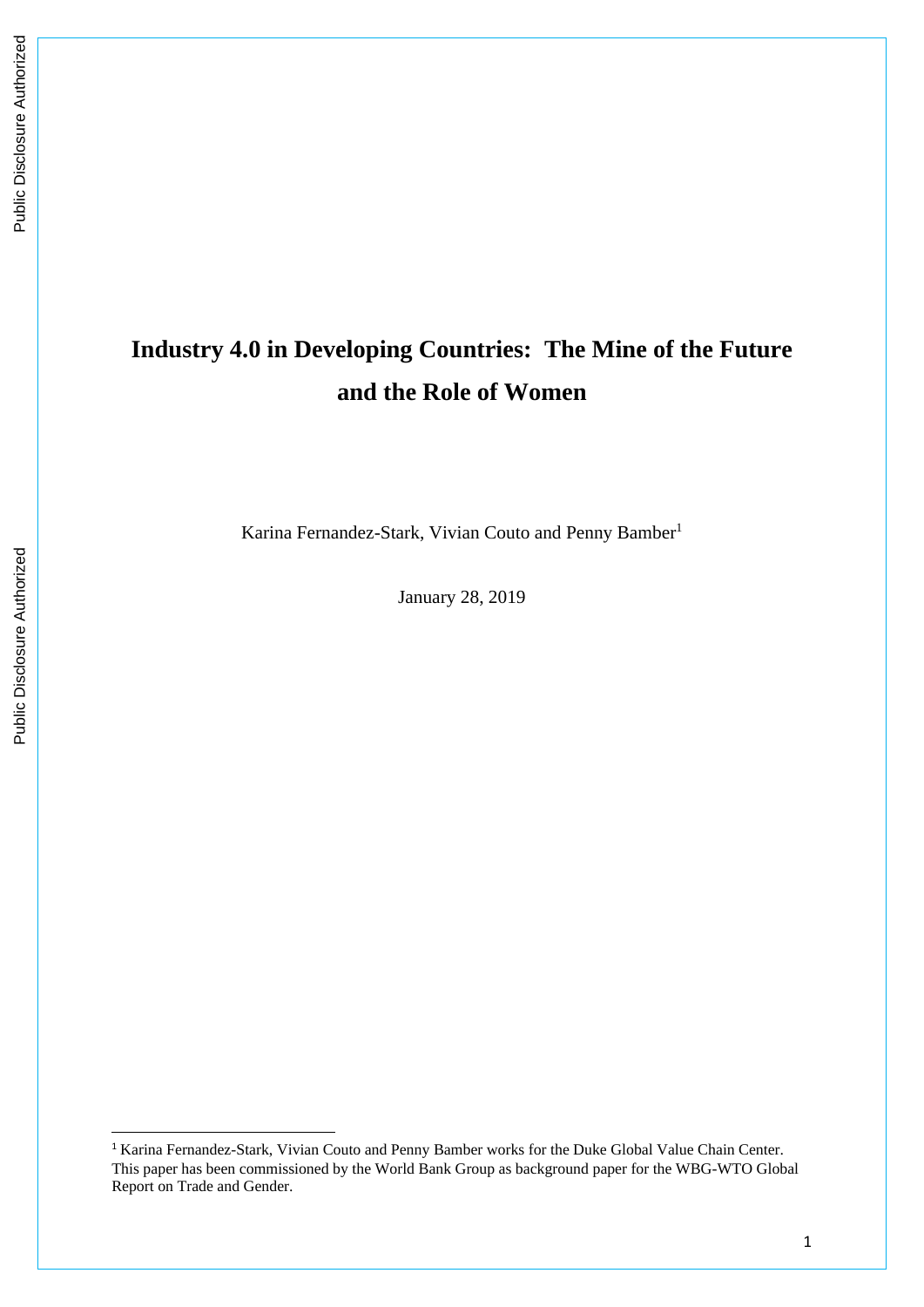#### **Abstract**

Industry 4.0 technologies are seen to offer an opportunity to break gender-bias in employment, primarily by reducing previous technical barriers to female entry into the workforce. This study unpacks whether increased technological intensity of processes impacts female employment share, specifically analyzing the incorporation of digital technologies in an historically male dominated industry. Specifically, it delves into whether employment patterns in the large-scale mining sector in Chile – a leading mining country - have changed with the adoption of new digital technologies. These technologies have removed major barriers for women in the sector – mining employment is no longer driven by physical strength and endurance conducted in remote locations. Indeed, it is becoming increasingly common for these operations to be carried out from a distance; mining, to some extent is becoming a downtown, knowledge-intensive office job. How has this translated to female employment?

The findings of this exploratory research indicate that high tech is changing the gender equation, but progress is slow. A higher share of women is concentrated in those activities which have adopted new technologies, but female participation is still very low. Importantly, the new technologies have removed technical barriers to female inclusion, but other nontechnical ones have gained importance. The Chilean experience offers key lessons for policy makers in resource rich countries seeking to use technology to overcome the gender gap in these sectors.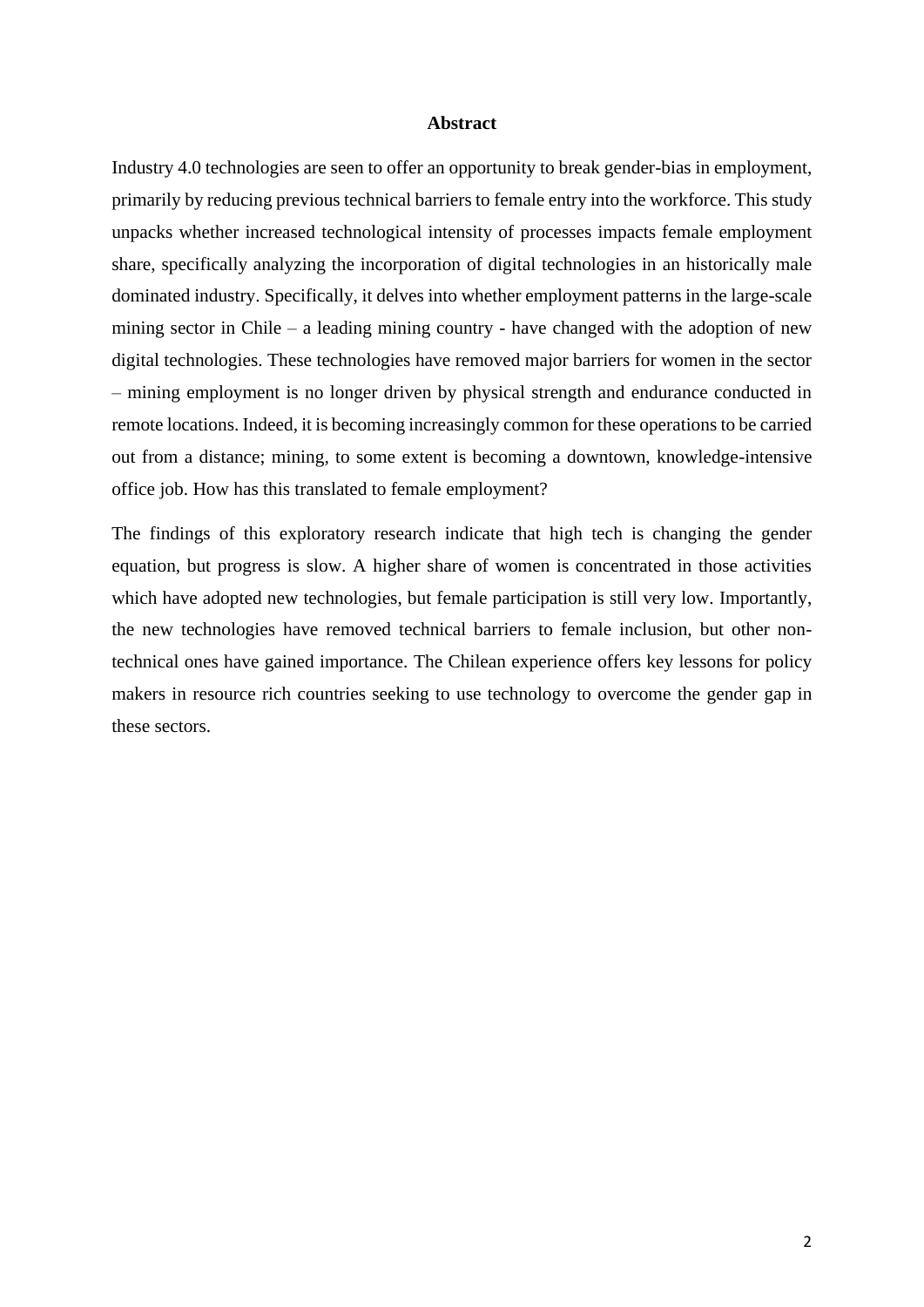### **1. Introduction**

New digital technologies or 'Industry 4.0' have come to dominate global discussions of trade competitiveness in recent years, and there is growing interest in their impact on employment and gender issues. However, little attention has yet been paid to their role in natural resources industries, arguably the most important economic sector for a significant share of countries around the world. Global value chain (GVC) participation in a large number of developing countries, particularly those in Africa and Latin America, is indeed driven by their upstream role in mining and oil and gas (UNCTAD, 2018). Approximately half of the world's population – and women – live in resource-rich countries where these industries play a dominant role in trade and investment (World Bank, 2018a). Yet, extractive sectors are notorious for very low levels of female participation (Macdonald, 2017).

Industry 4.0 technologies are seen to offer an opportunity to break gender-bias in employment (WEF, 2017a), primarily by reducing previous technical barriers to female entry into the workforce. In the case of capital-intensive extractives, these technologies not only improve safety and environmental conditions and reduce physical requirements, but also move jobs from the field to urban centers. By removing these major constraints, this should have important implications for reducing the gender deficit in extractive sectors. While theoretically sound, to date, there is little empirical evidence to support these claims, potentially due to the relatively incipient nature of the technology.

This research brief aims to contribute to this knowledge gap by examining how the uptake of these new technologies is and will impact female participation in one of these sectors – large scale mining in Chile. Driven by well-financed, global firms, the Chilean mining sector is well positioned to adopt these technologies and its experience should offer important insights regarding the potential impact on gender. Furthermore, the research brief employs a GVC approach, breaking the industry down into segments and roles to better understand where specific opportunities for using the technology to bring women into this male dominated sector can be found.

Chile is a world leader in the mining industry, and the sector is the most important driver of economic growth, accounting for 50% of exports, 10% of GDP and the most significant share of domestic value-added in its GVC participation (OECD, 2018). It is a pioneer amongst developing countries in incorporating new technologies into the sector and it is clear that this is shifting the nature of mining jobs from manual to remote operated and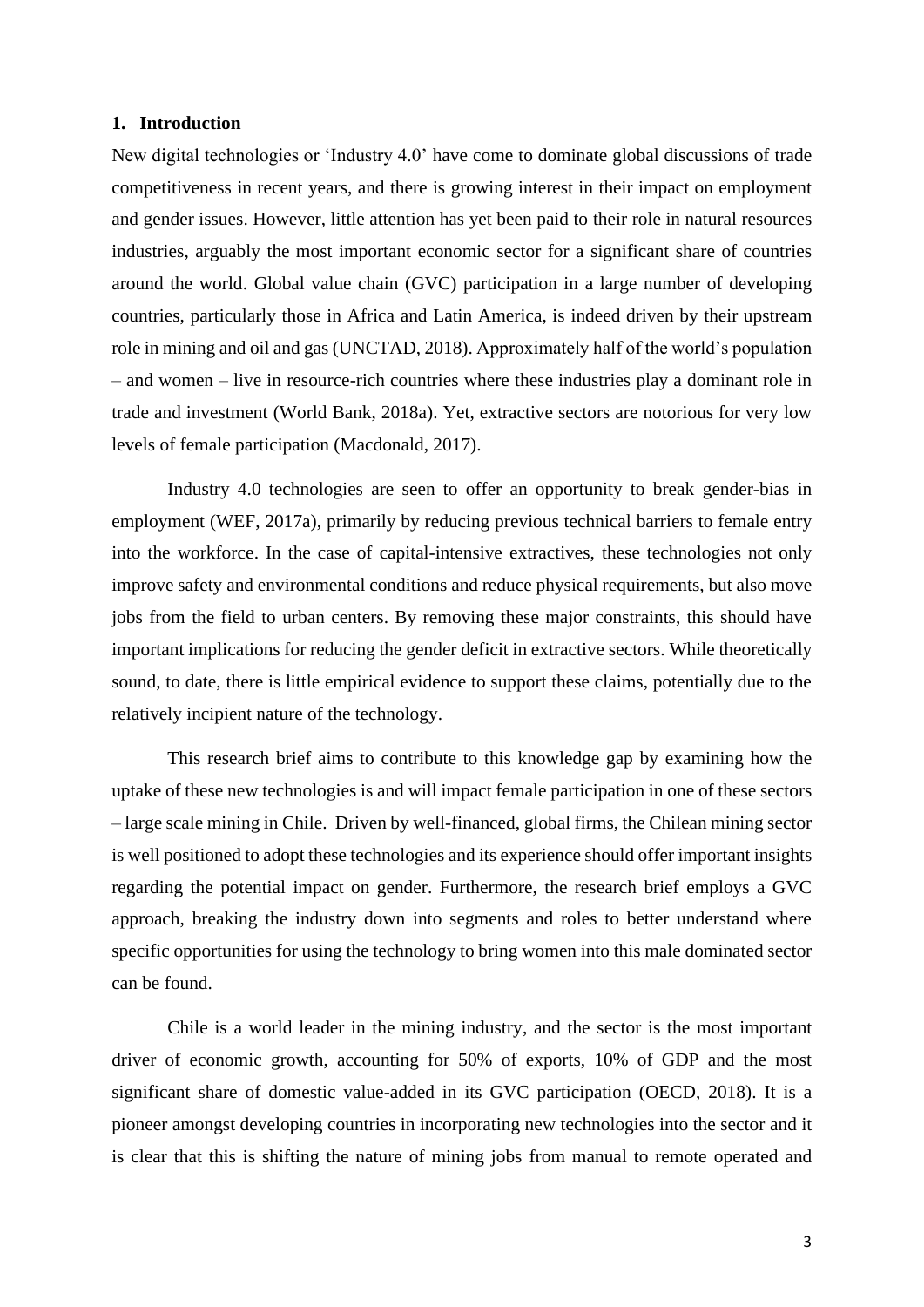automated. This has been particularly profound in the extractive and processing stages of the value chain stage, where 39% and 63% of job profiles are already remote operated and automated respectively (Mining Skills Council, 2018).

The findings of this exploratory research indicate that, while female participation in value chains positions is one of the lowest amongst major mining countries (3.8%), the changing nature of jobs has created new opportunities for women. A higher share of women is concentrated in GVC segments which have already adopted remote operated and automated technology when compared to overall employment (Share of females compared to share of total employment: extraction, 38% compared to 25%; processing, 23% compared to 14%). Fewer women participate in segments with low levels of adoption (maintenance: 39% compared to 61%). New technologies have removed technical barriers to their participation, but other non-technical barriers have gained importance, and female employment remains low. These barriers include a relatively uneven adoption of new technologies as a result of a slowdown in investment and legacy systems, gender differentiated participation in relevant education degrees, entrenched recruiting practices that require industry experience, and strong gender stereotypes at both the industry and societal level that reinforce perceptions that mining is a man's job.

The Chilean experience to date offers key lessons for policy makers in resource rich countries seeking to use technology to overcome the gender gap in these sectors. Perhaps most importantly, is that while there is growing awareness of the gender deficit, the prevailing approach has been to address this as a minority inclusion issue, rather than understanding the important role women should have as a strategic asset for competitiveness of extractive sectors of the future. This requires an important shift in mindset, political will and a commitment from industry leadership. Key implications for policymakers include:

(1) The gender dimension is generally absent from the discussion on human capital development for the future of extractives. Initiating multi-stakeholder dialogue on this issue is an essential first step.

(2) Digital technologies demand new and advanced capabilities in which women excel. Increasing labor market awareness of the changing nature of extractive sector jobs and the strong potential for female employment in these roles is required.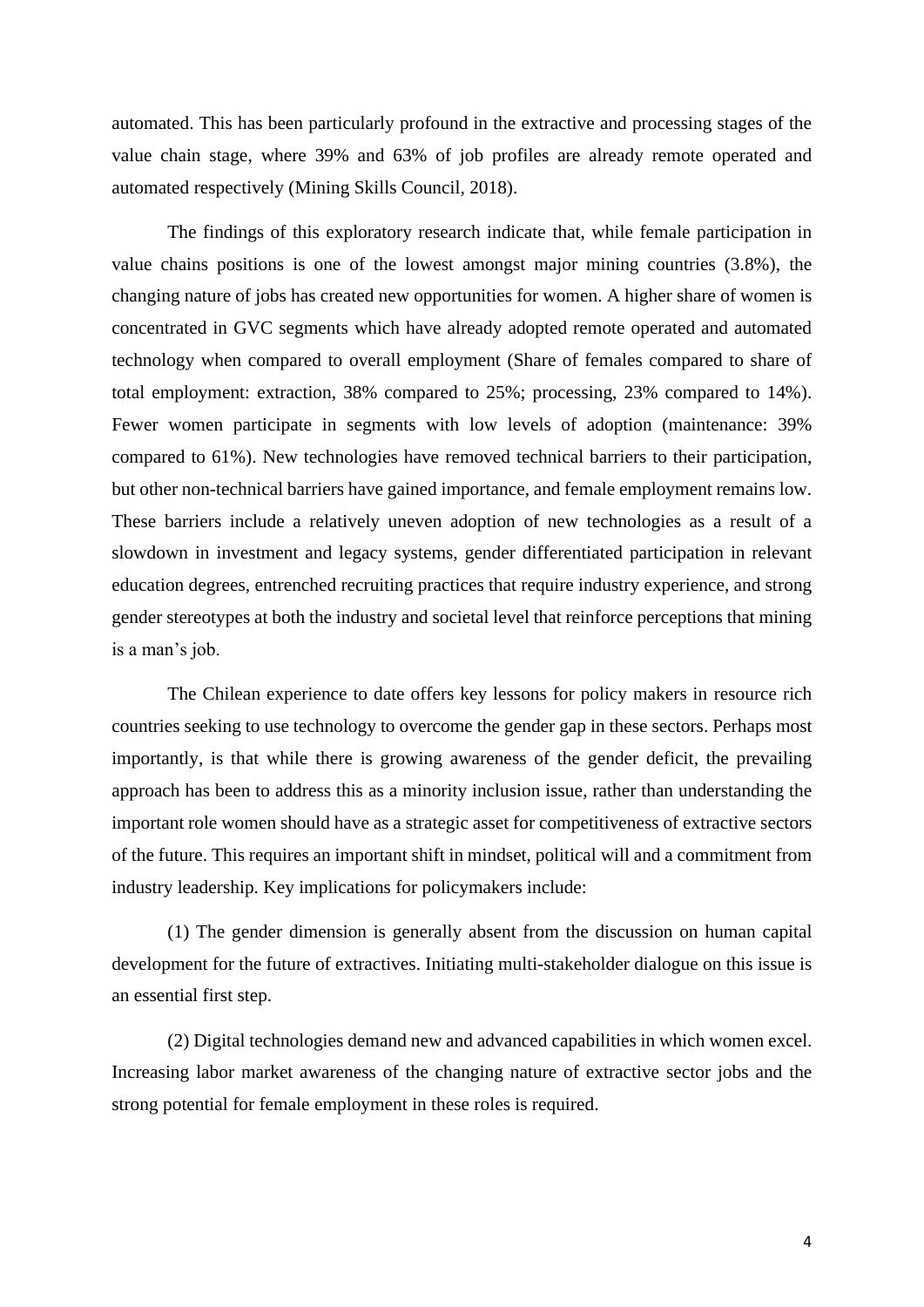(3) Women are already underrepresented in courses for the qualifications necessary for the future. It is necessary to strengthen female participation in STEM courses at all levels, especially early education.

(4) Extractive industries historically have been male dominated and there are few women in the sector. Incentivizing mining firms to create opportunities for qualified women with no sectoral experience is required to tap into new talent pools to make full use of the new technology available.

(5) Mining is the worst performing industry in the world in terms of inclusion of women in C-suite and board positions, closely followed by oil and gas. Efforts must be made to foster the promotion of women into senior leadership positions.

(6) Like other GVCs, in extractive industries there is a high degree of fragmentation of activities; suppliers account for a large share of the workforce and these firms have poor gender parity. Lead firms can be pressured to influence their suppliers to develop gender policies.

#### **2. Women in Mining**

The large-scale mining sector has traditionally been male-dominated, with some of the worst global gender parity indicators. The share of female workers in mining, comprising just 5-10% of the global workforce, is one of the lowest amongst all economic sectors (Ledwaba, 2017; Macdonald, 2017; WIM (UK) and PwC, 2013).<sup>2,3</sup> Low female participation is pervasive across all value chain segments (e.g. exploration, extraction, processing, maintenance), geographic locations, and organizational levels, from the mine to the board room (Connell & Claughton, 2018). Just 5% of board seats are held by females in the top 500 mining companies (WIM (UK) and PwC, 2013).

Reasons for this poor gender performance have varied over the past fifty years. Prior to the 1990s, most countries participating in large-scale mining prohibited the employment of women in particular roles, including underground work (MINCOSA, 2017). <sup>4</sup> After regulatory restrictions were removed, practical limitations and cultural norms became key drivers of

<sup>&</sup>lt;sup>2</sup> In Australia and Chile, the share of female workers in the mining industry is 15% and 8%, respectively (Stefanovic & Alvayay, 2016; WGEA, 2014).

<sup>3</sup> In Australia, women comprise only 4.5% of technicians, 11% of machinery operators and drivers, and 13% of laborers. In higher positions, women's participation improves: 15% and 16% of key management personnel and general management personnel is female, respectively (Connell & Claughton, 2018).

<sup>&</sup>lt;sup>4</sup> These legislations ratified the 54/1935 convention by the International Labor Organization (ILO), which prohibited the employment of women in underground mining. Countries denounced this convention in the last three decades of 1990s, including: Australia (1988), Canada (1978), Chile (1997) and South Africa (1996) (MINCOSA, 2017).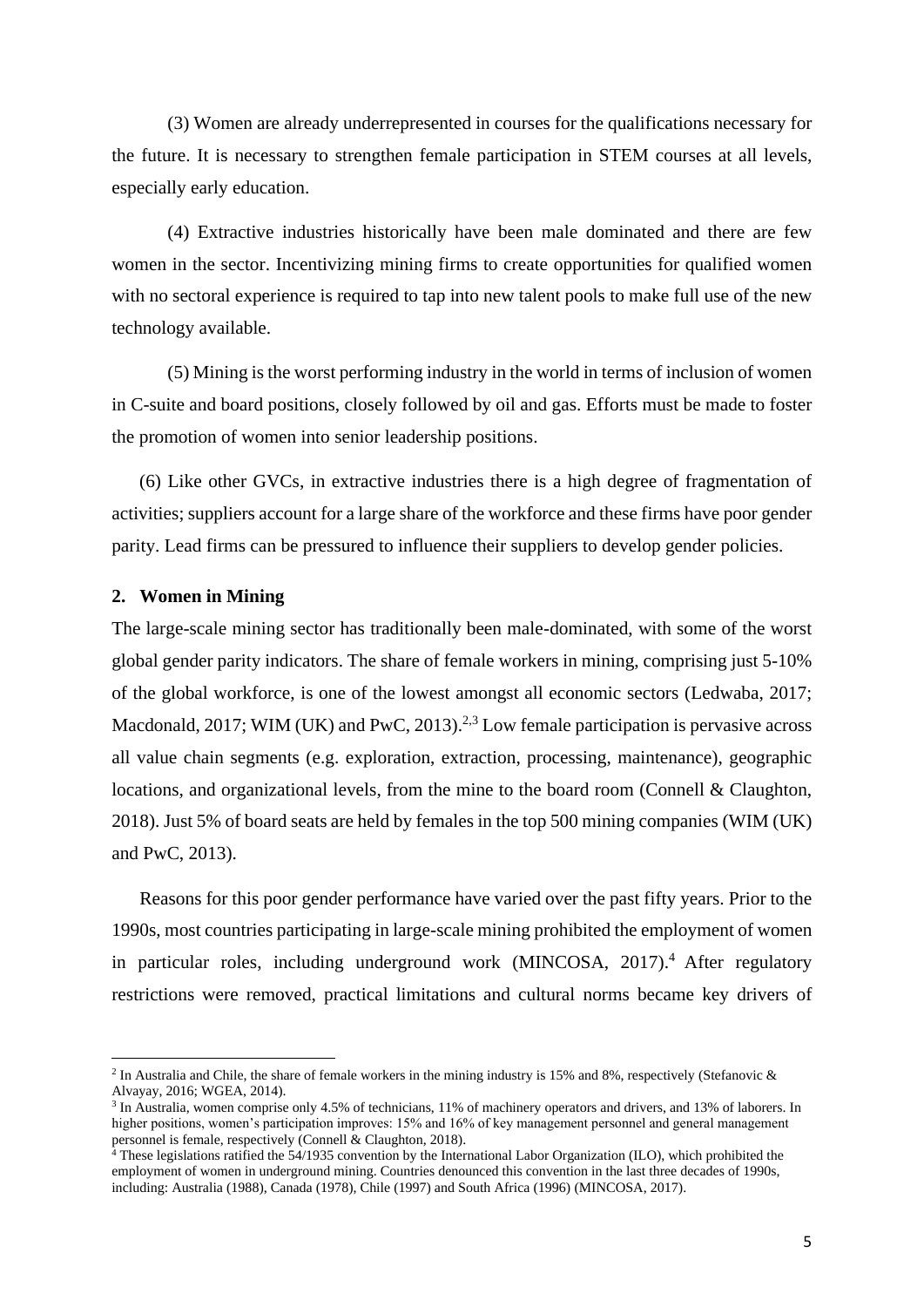female underrepresentation in the sector. These can be categorized as five inter-related barriers: (1) hazardous conditions and security risks; (2) infrastructure complications; (3) physical requirements; (4) remote workplace locations; and (5) discrimination.

- 1. **Hazardous conditions and safety risks.** The occupational dangers associated with these jobs – chemical, physical, ergonomic and biological - have made it culturally unacceptable for women to participate in the mining workforce in most regions around the world (Abrahamsson et al., 2014; Stefanovic & Alvayay, 2016). Nonetheless, objective hazards in the industry have declined significantly as the mining sector has made tremendous strides in improving safety and environmental problems (AMMA, 2018; Kohler, 2014).
- 2. **Infrastructure complications.** Mining sites were not always set up to be accessible for women, lacking the right equipment, hygienic and sanitary facilities, or childcare areas (Abrahamsson et al., 2014; IWiM, 2017; Ledwaba, 2017). This issue began to lose relevance in the late-1990s; the entry of female workers into the mining industry obliged organizations to upgrade and improve their infrastructure to effectively integrate women in the workplace (Ledwaba, 2017).
- 3. **Physical requirements:** One of the biggest hurdles for women to perform production mining jobs is rooted in the notion that women are less suitable than men for activities that require extreme physical strength and endurance (Jenkins, 2014; Stefanovic & Alvayay, 2016). This constraint has become less pronounced with major technological advances, such as the introduction of hydraulic steering, which have reduced the strength requirements to operate heavy machinery.
- 4. **Remote workplace locations**: Mine sites are typically located in remote locations, at notable distance from urban centers (MiRH, 2016; Peetz et al., 2014). This makes it more challenging for women to manage work-life issues. Since traditional gender roles assign a greater degree of responsibility on child, family and household care to women than to men, females continue to be challenged by the difficulty to meet these demands while working in the mining industry. This constraint is likely to become more important as mines become increasingly remote as more accessible resources are depleted (Bamber et al., 2016).
- 5. **Gender Stereotypes and Norms**: In the past, women's roles as wives and mothers, along with their generally smaller stature and physical strength discouraged their recruitment in the mining industry (Abrahamsson et al., 2014; Lahiri-Dutt, 2012). Over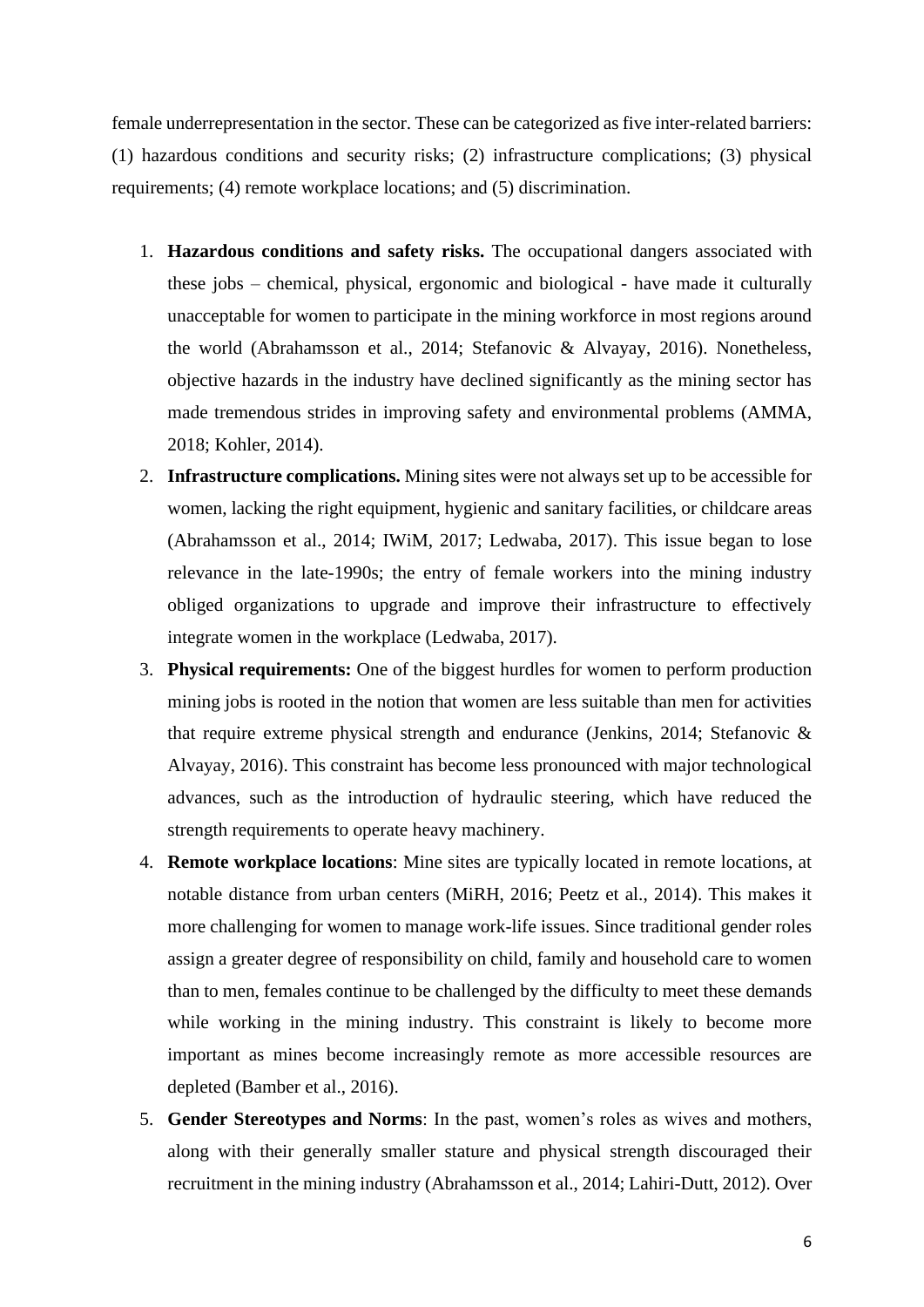time, this evolved towards women avoiding the sector due to fear of social judgment for potentially abandoning their traditional gender roles (Peetz et al., 2014; Stefanovic & Alvayay, 2016). Today, more subtle influences, such as micro-inequities or unconscious biases, continue to influence recruitment and selection strategies, as well as impacting educational choices of women (MiRH, 2016; Stefanovic & Alvayay, 2016). With fewer women than men opting to pursue relevant degrees, the gendered division of labor in the mines is reinforced as mines have a more difficult time to identify potential female recruits.

Growing awareness of the importance of women in the workplace (Credit Suisse, 2016; Macdonald, 2017), together with pervasive human capital shortages in the industry (Field Research, 2018) have encouraged both public and private efforts to reduce the impact of these barriers. In Canada and Australia, public funds were allocated to develop research, improves work conditions of women in mining, and increase the number of people taking up STEM occupations (GSA, 2015; MiHR, 2018). A small number of global lead firms have launched gender inclusion programs. The Australian mining giant BHP, for example, has become a global pioneer in the sector; in 2016, the company announced its Global 50:50 Program whereby the company aims to achieve gender equity by 2025 (Treanor & Davies, 2016). While these efforts have had a degree of success, female participation remains very low. In 2016, the most advanced mining country in terms of gender equity was Canada with a 17% female share of the workforce (Figure 1). Key areas where female participation is higher is in office and administrative jobs and in professional, service and sales positions. In Australia, value chain positions are still very male dominated; only 13% of machine drivers and operators (which account for approximately one quarter of all jobs) are female (Macdonald, 2017).



*Figure 1. Share of Women in Mining Sector Employment, by Country, 2016*

Source: Albornoz (2016).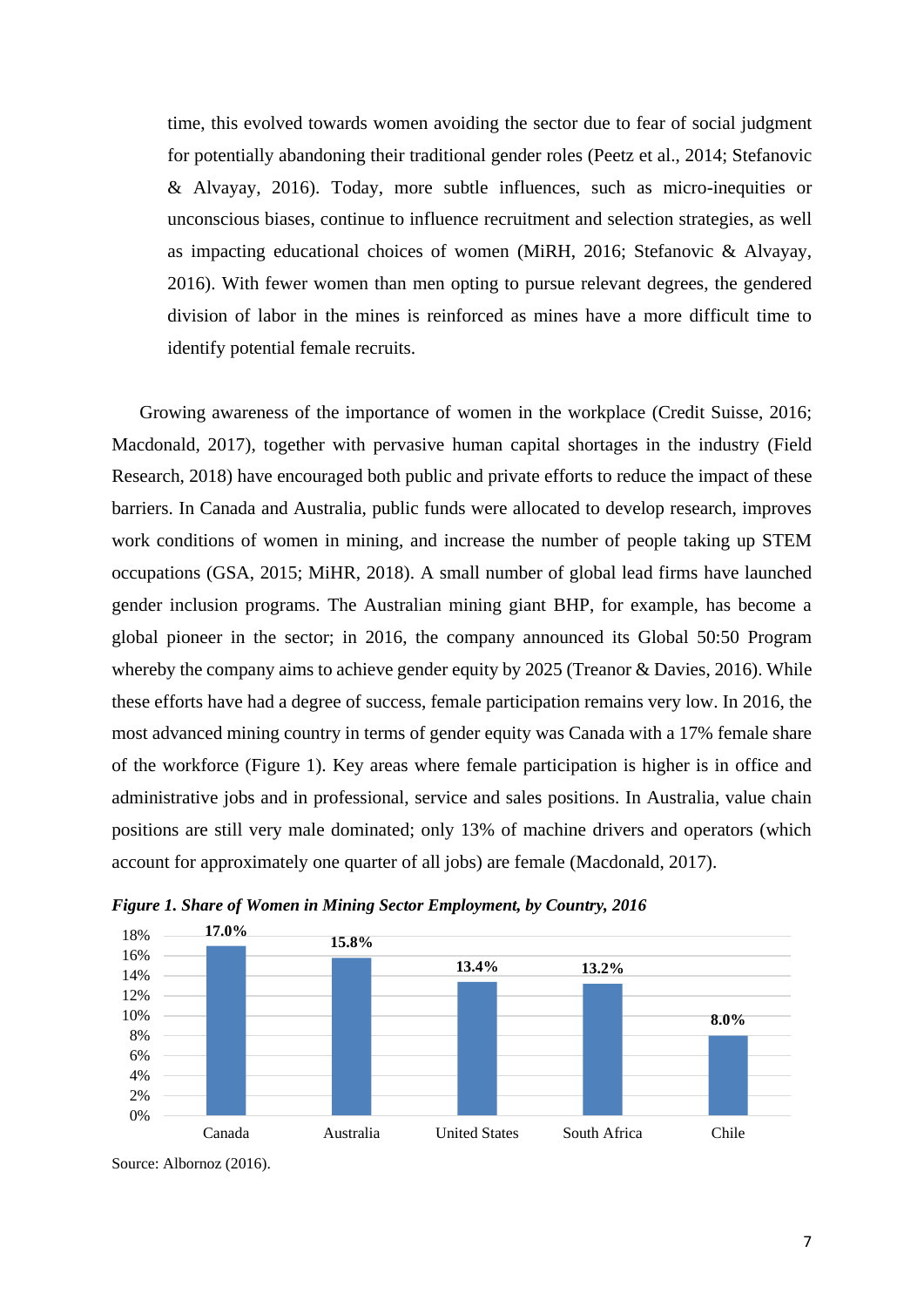### **3. New Technologies and the Changing Nature of Work in Mining**

The nature of work in the mining industry, as in many other sectors, is beginning to change as new digital technologies are developed and implemented. These technologies include enhanced digital monitoring and control, automation, machine learning, and advanced analytics amongst others (Durrant-Whyte et al., 2015). While research on this issue is still relatively scarce (Karakaya & Nuur, 2018),<sup>5</sup> there is general agreement at the industry level that their increased use will shift the composition of the mining workforce to one of highly skilled workers operating sophisticated automated systems from centralized locations (Durrant-Whyte et al., 2015; Oshokoya & Tetteh, 2018). Over half of the major international industry events between 2017 and the first semester of 2019 were focused specifically on Industry 4.0 and digital innovation.<sup>6</sup>

While the sector is considered to be a slow adopter of these technologies (McKinsey Global Institute, 2017), important advances are already underway, particularly in developed countries such as Australia, Canada and Sweden. Increased connectivity and sensor sophistication has allowed for mining equipment to be controlled at a distance (Porter et al., 2014); large scale autonomous haulage trucks (AHT), for example, have been in operation since 2008 (Komatsu, 2010). Leading mines around the world have established integrated operations centers (IOC) where employees can monitor and control multiple aspects of operations simultaneously, including automated vehicles and machinery, 3-D mapping using drones, and continuous drilling (AMMA, 2018; WEF, 2017b). Increasingly, IOCs are based away from the mine sites, in major metropolitan 'service hubs' led by senior technicians operating unmanned machinery on-site, or instructing manual technicians on the ground, thousands of kilometers away (BHP, 2013; Oshokoya & Tetteh, 2018).<sup>7</sup>

Remotely operated and automated equipment is particularly attractive to the mining industry as it lowers operating costs, while enhancing safety and environmental sustainability; their incorporation into mining operations leads to multi-million dollar savings (Deloitte, 2017; Turner, 2018). Analysis of the operational data streamed from a miner's equipment fleet can

<sup>5</sup> Karakaya and Nuur (2018) carry out a systematic review of the literature on extractive industries to identify key themes in social science research between 2008-2018. They find very few studies directly addressing the issue of digital technology, industrial internet of things, or even automation. However, many of the studies reviewed indicated these were key areas for future research for the industry.

<sup>6</sup> 7/15 events held in Australia, Canada, Chile and South Africa, including International Mining and Resources and Future of Mining in Australia, Mines and Technology Toronto in Canada, INDABA South Africa, and Expomin Chile.

<sup>7</sup> Both Rio Tinto and BHP Billiton have opened Remote Integrated Operations Center in Perth; the former in 2007 and the latter in 2013. Together, these centers have 700 workers managing automated trucks and other tasks across more than 20 iron ore mines in the Pilbara, Australia.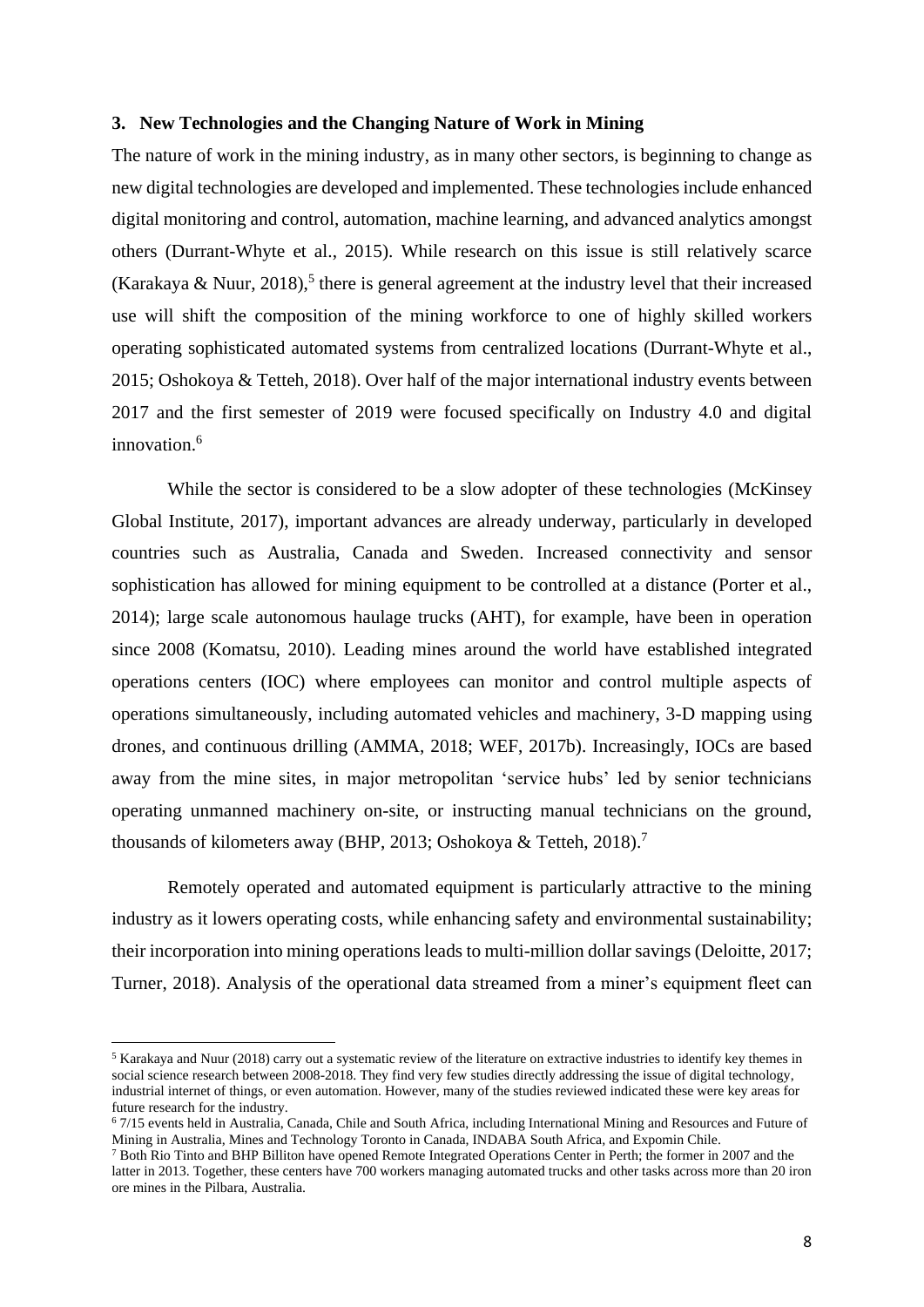also lead to the identification of key bottlenecks in production and processing, allowing the firm to optimize systems and improve overall mine efficiency (Porter et al., 2014). Data analytics from mining equipment also allows firms to roll out preventative and predictive maintenance plans to avoid downtime, as well as to improve inventory management of spare parts and increase the efficiency of their supply chains (Grubic & Peppard, 2016; Kasper, 2018).

Further advances continue to be made which will increase automation; for example, Rio Tinto is seeking to create human-robot teams for underground mining, where the robotic assistant contributes its physical strength and precision, while the human is in charge of cognitive work and decision making (Baggaley, 2017). While this will reduce the need for human capital in potentially dangerous work, it will increase the demand for specialized knowledge and tech-savvy personnel.

As a result of the uptake of these technologies, the skills requirements of the industry are predicted to change considerably over the next decade. As illustrated in Table 1, by 2016, developed countries such as Australia and Canada had already implemented many of these, reducing physical and manual requirements to just 43% of the workforce. By 2030, the demand for these skills along with basic cognitive skills are expected to decrease to 34% and 9% respectively, while demand for skills in social and emotional, and technological categories are expected to grow. Technological skills in high demand will be advanced programming, metallurgy, bioinformatics, Big Data and data analytics, and robotics, among others. Blue collar occupations such as heavy vehicle drivers, driller operators, on-site maintenance workers will continue to decline, giving way to growing demand for sophisticated technicians and professionals (e.g. software developers, electrical engineers, and computer systems analysts) (Bughin et al., 2018). These new jobs are centered on Science, Technology, Engineering and Mathematics (STEM) qualifications (Bughin et al., 2018).

*What do these skills changes mean for opportunities for women in the industry?* First, these new technologies go a long way in overcoming many of the barriers that have driven gender segregation in the extractive sector in the past. Digital equipment controls fully removes physical strength considerations from operations job profiles; automated and remote controlled equipment operated at a distance removes an important share of the workers from the field site – out of harm's way, resolving needs for gender-sensitive infrastructure and equipment, and converting operations jobs into office-based positions in urban areas. They also create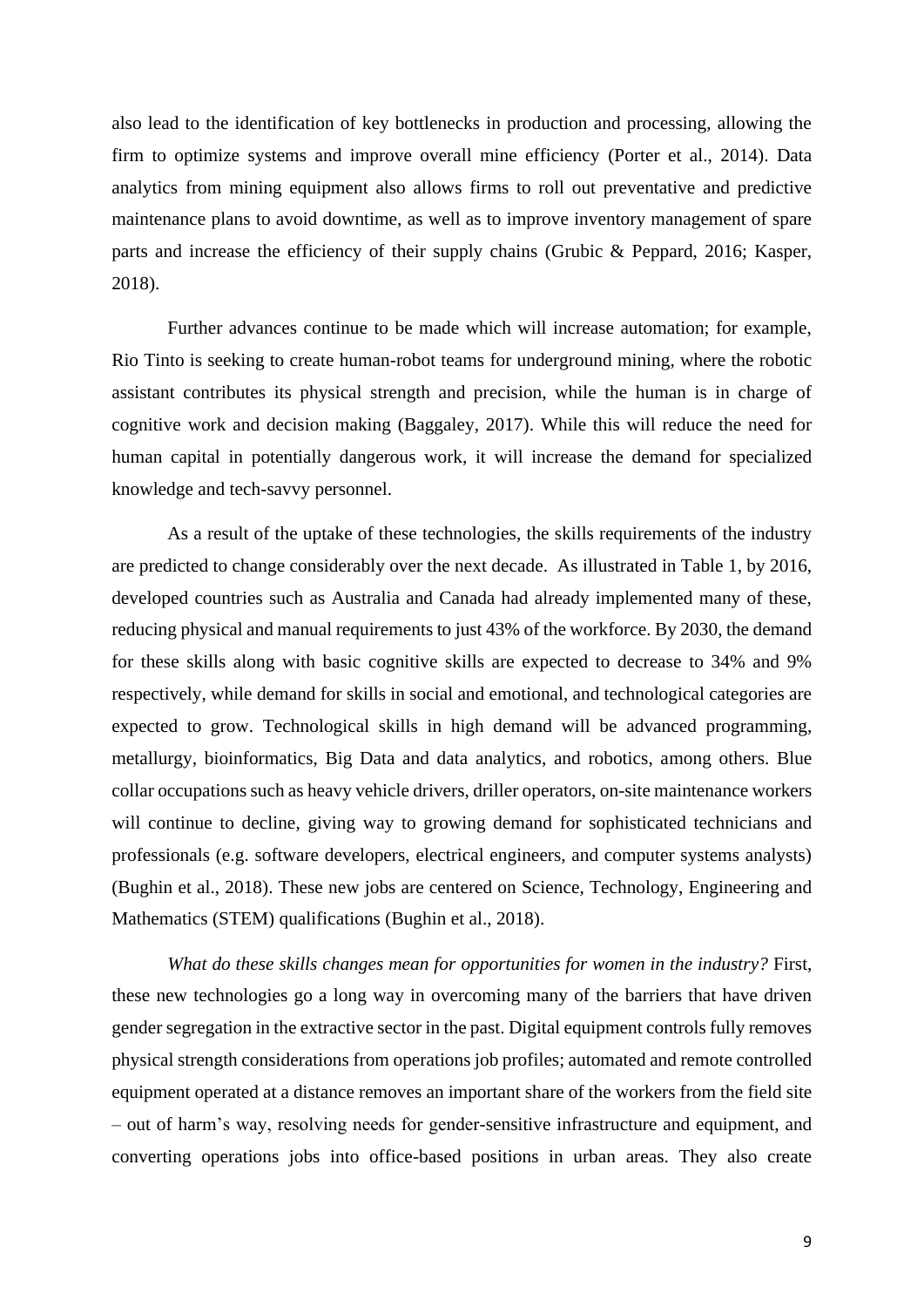opportunities for skill sets in which women are known to excel – decision-making in times of stress, multi-tasking, etc. (Mather & Lighthall, 2012; Sroet et al., 2013).<sup>8</sup> Yet, at the same time, the job profiles for the mine and rigs of the future are built on STEM requirements. Women are still underrepresented in STEM education, both globally and in mining countries. On average, globally women account for just 14% of STEM graduates; all large-scale mining countries fall below this average: Australia: 9.67% (2015); Canada: 11.63% (2016); Chile: 6.48% (2016); South Africa: 12.68% (2016) and United States: 10.42% (2016) (UIS.Stat, 2018).

The following section explores the case of Chile examining whether these changes are taking place and how this may be impacting women's opportunities.

|                            | % of Total Workers |     |                                                              |  |  |  |  |
|----------------------------|--------------------|-----|--------------------------------------------------------------|--|--|--|--|
| <b>Skill Categories</b>    | <b>Time</b>        |     | Change in hours of 25 Skills (%)                             |  |  |  |  |
|                            | 2030<br>2016       |     |                                                              |  |  |  |  |
| <b>Physical</b><br>and     | 43%                | 34% | General equipment repair & mechanical skills<br>$\bullet$    |  |  |  |  |
| manual skills              |                    |     | Gross motor skills & strength<br>$\bullet$                   |  |  |  |  |
|                            |                    |     | General equipment operation & navigation<br>۰                |  |  |  |  |
|                            |                    |     | Craft and technician skills                                  |  |  |  |  |
|                            |                    |     | Fine motor skills<br>$\bullet$                               |  |  |  |  |
|                            |                    |     | Inspecting & monitoring<br>$\bullet$                         |  |  |  |  |
| <b>Basic</b><br>cognitive  | 11%                | 9%  | Basic literacy, numeracy and communication<br>$\bullet$      |  |  |  |  |
| skills                     |                    |     | Basic data input & processing<br>۰                           |  |  |  |  |
| <b>Higher</b><br>cognitive | 20%                | 21% | Quantitative & statistical skills<br>$\bullet$               |  |  |  |  |
| skills                     |                    |     | Advanced literacy and writing<br>$\bullet$                   |  |  |  |  |
|                            |                    |     | Critical thinking & decision making<br>٠                     |  |  |  |  |
|                            |                    |     | Project management<br>$\bullet$                              |  |  |  |  |
|                            |                    |     | Complex information processing & interpretation<br>$\bullet$ |  |  |  |  |
|                            |                    |     | Creativity<br>$\bullet$                                      |  |  |  |  |
| <b>Social</b><br>and       | 14%                | 17% | Teaching and training others<br>$\bullet$                    |  |  |  |  |
| emotional skills           |                    |     | Adaptability & continuous learning<br>$\bullet$              |  |  |  |  |
|                            |                    |     | Advanced communication & negotiation skills<br>$\bullet$     |  |  |  |  |
|                            |                    |     | Interpersonal skills & empathy<br>$\bullet$                  |  |  |  |  |
|                            |                    |     | Leadership & managing others<br>$\bullet$                    |  |  |  |  |
|                            |                    |     | Entrepreneurship & initiative taking<br>$\bullet$            |  |  |  |  |
| <b>Technological</b>       | 14%                | 19% | Advanced data analysis & mathematical skills<br>$\bullet$    |  |  |  |  |
| skills                     |                    |     | Scientific research & development<br>٠                       |  |  |  |  |

*Table 1. Evolution in Skill Categories Deployed in the Mining Industry, by % of Total Workers' Time*

<sup>8</sup> The first Chief of Analytics at leading mining equipment supplier Caterpillar is 35 year-old Morgan Vawter, a young female leader in the analytics world (Fortune, 2016).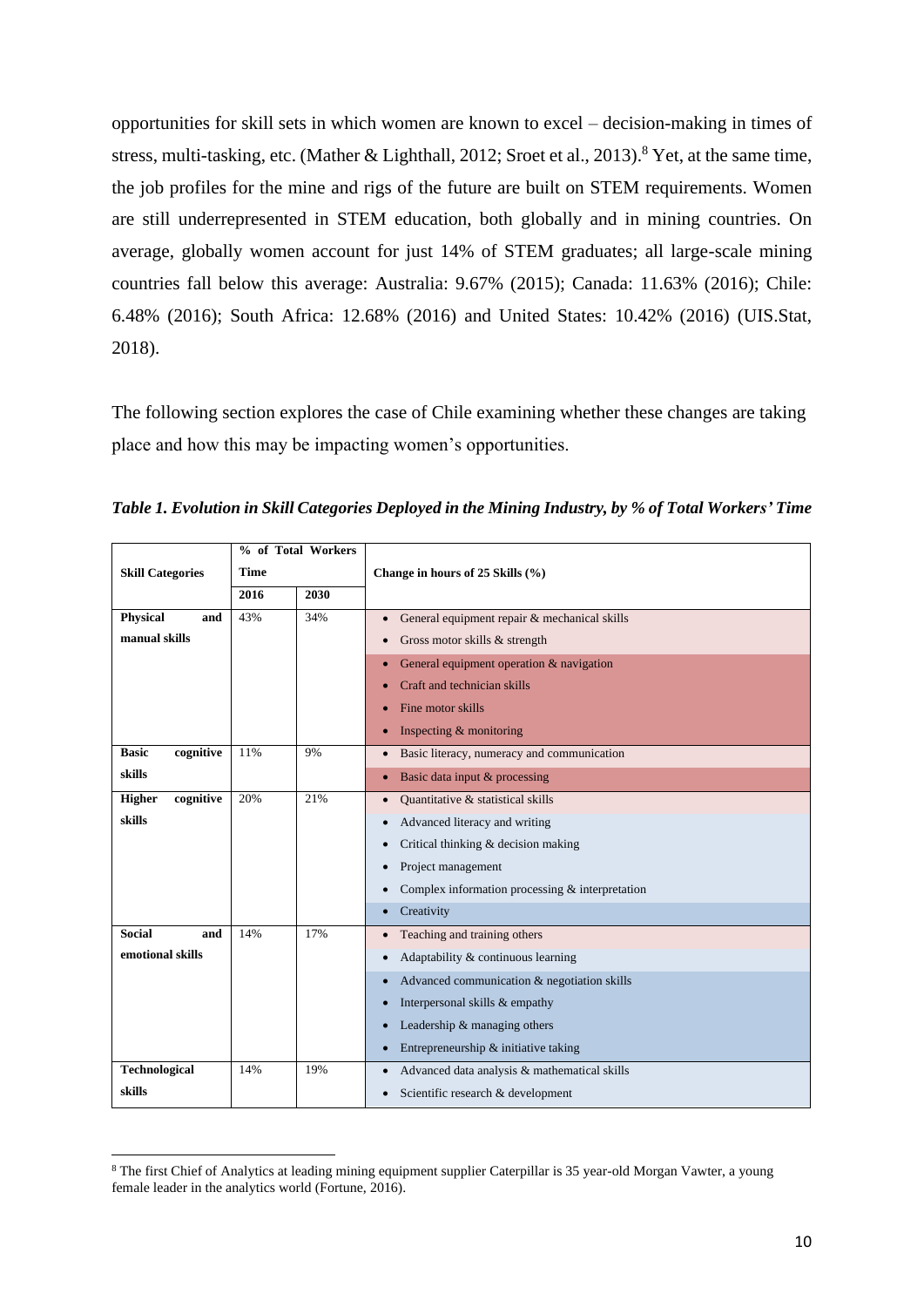

Source: Authors based on Bughin et al. (2018); Simich (2017).

### **4. Chilean Mining, New Technologies and the Role of Women**

Mining is a major industry in Chile; in 2017, the sector accounted for approximately 50% of the country's exports and contributed more than 10% to its GDP (Mining Council, 2018). Chile is the world's largest copper exporter, with a 28% global market share and more than US\$37B in exports in 2017 (UN Comtrade, 2018). The industry is led by large world-class miners; these include Chilean companies CODELCO (state owned) and Antofagasta Minerals (AMSA), as well as global mining companies, Anglo American, Barrick Gold, BHP, Freeport-McMoRan, Glencore, Rio Tinto, Southern Copper, Teck Resources and Vale. The sector also accounts for a significant share of Chile's foreign direct investment (FDI); between 2012 and 2017, mining attracted on average 36% of total FDI (Mining Council, 2018).



*Figure 2. Chile's Mining Exports and Mining Contribution to GDP, 2010 – 2018*

Source: Authors based on Mining Council (2018).

As a highly capital-intensive segment of the extractives industry, sectoral employment in large-scale mining is small, but it is well qualified and compensated despite a high degree of sub-contracting. Although, mining is the most important economic contributor to the country, employment accounted for just 2% of the national labor force in 2017 (200,000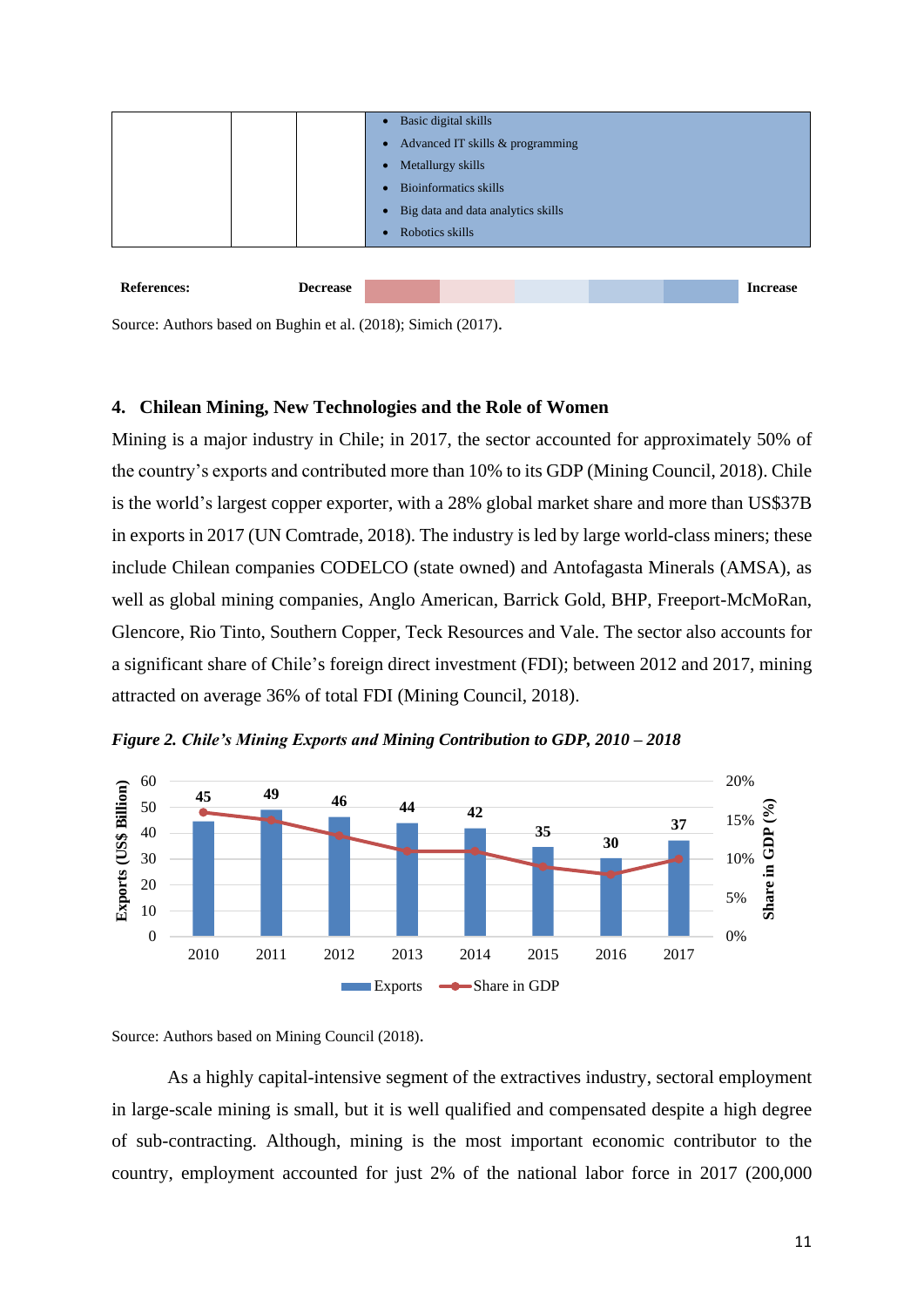workers; see Figure 3). This is expected to grow by 10-15% by 2023 as the commodities markets recover (Mining Skills Council, 2017). Approximately 25% of employment is in the extraction stage of the GVC, 14% in processing segments and 61% is in maintenance jobs (Mining Skills Council, 2017). Work is concentrated in one region, Antofagasta in the north of the country. A minimal level of high school education is required in the industry, and an important share of the workforce has additional technical training or university education. It is the highest paid economic activity in the country; wages are double the average national salary (Mining Council, 2018) and the six highest paying jobs for young professionals (4 years post graduation) are all related to the mining industry (Ministerio de Educación, 2018). Subcontracting is high, with over half of the workforce employed by contractors (Mining Skills Council, 2017).



*Figure 3. Mining Employment and Contribution to National Employment, 2010 – 2017*

Source: Authors based on Mining Council (2018).

# **4.1. Adoption of New Industry 4.0 Technologies in Chilean Mining and Impact on Employment**

All major mining companies in Chile have introduced digital technologies, although the extent of this varies by firm and GVC stage. In the extraction segment, around 39% of the job profiles are already remote-operated and automated; in the processing stage of the chain the figure increases to 63%, while in the maintenance segment, just 17% of jobs are off-site/automated (See Figure 4). Approximately 60% of job profiles still require manual skills compared to 43% in developed countries; at the same time, some 40% of the world's AHT mining fleet operate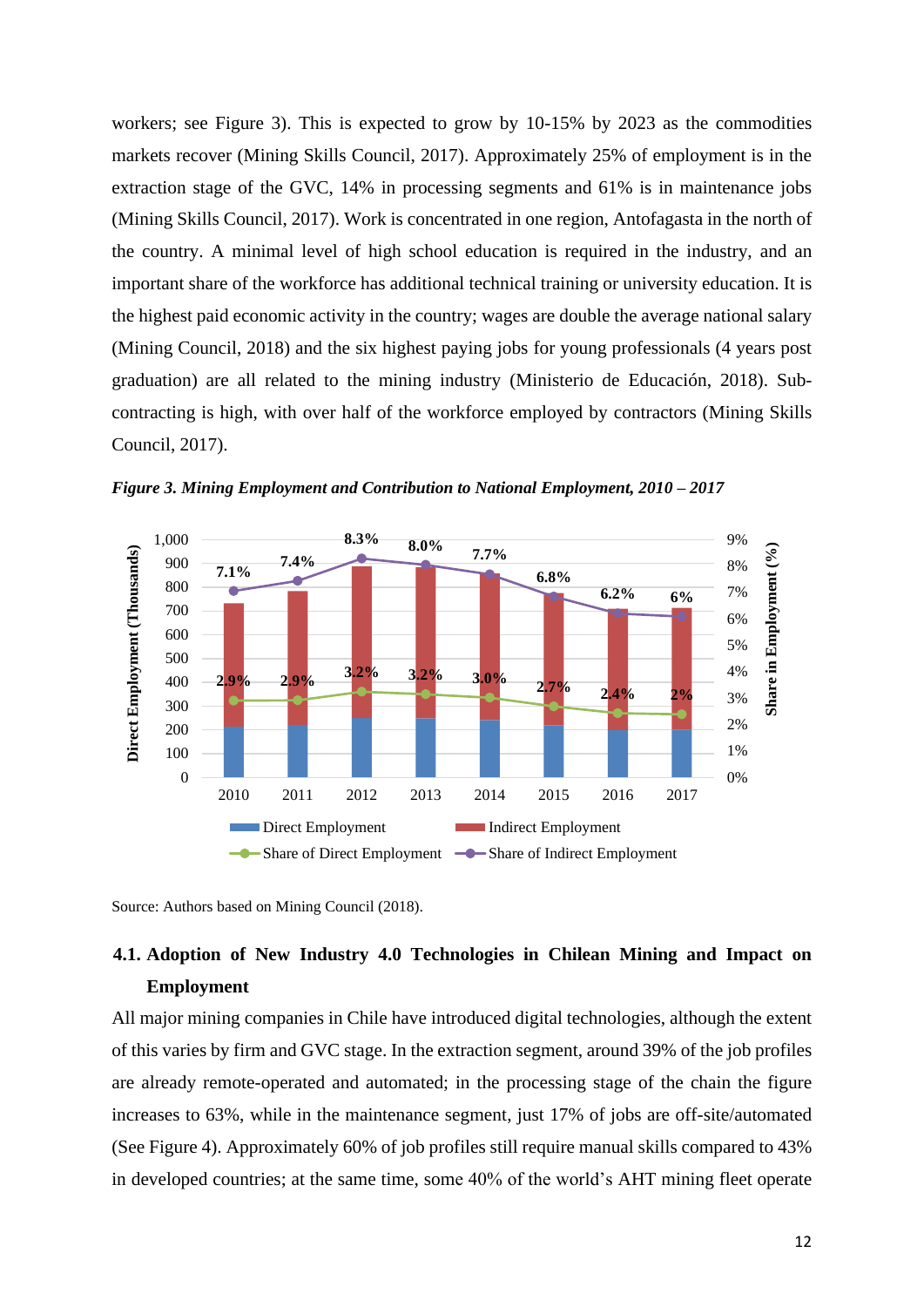in Chile, yet each truck is remote operated by the same drivers as before from control centers located within the mine (Field Research, 2018). This uneven adoption of technology is to a large degree the result of the cycles of investment in the mining industry. Major technological investments are typically only introduced in greenfield projects or major brownfield expansions. Investments in expansion and in new projects have been delayed since the end of the commodity super-cycle in 2012.

As commodity prices have recovered, miners have once again focused on new investments, both in new operations and expansions of existing mines and this is predicted to have a major impact on the adoption of new technology in coming years. There are 44 projects valued at US\$66B in the pipeline for the next ten years (Cambero, 2018). These investments are increasingly focused on underground mining (Bonomelli, 2017) where new digital technologies are essential to driving mine feasibility. Several major existing mines are also moving from open-pit to underground mining; Chuquicamata, the world's largest open-pit mine, is one of the most important ones to make this transition. At the same time, new mines will be located closer to key agricultural and urban centers, and in more complex geological areas; these require an underground mining approach, further driving demand for new remote technologies (Field Research, 2018). The implementation of these new projects are expected to increase remote-operated and automated job profiles to 71% in extraction, 90% in processing and 58% in maintenance in the next five years (Mining Skills Council, 2018). This will completely alter the world of work for the mining industry, significantly reducing the importance of physical and manual skills (see Table 1).

Codelco has been the leading company to adopt digital technologies in Chile. It was the first company in the world to adopt AHTs in 2008 and to fully automate one of its mine haulage fleets as early as 2011. It was also the leader to implement IOCs, to commit to including these across its mining divisions and is the only miner to have relocated some of these to urban centers to date (CODELCO, 2018c). <sup>9</sup> El Teniente, Chile's oldest and most developed underground mine, was at the forefront of the incorporation of IOCs, establishing its control center in the city of Rancagua in 2015, 50 km from the mine (CODELCO, 2018c; El Rancagüino, 2018). While many mines in the country have fully automated processing plants, these are still managed from the mine site. Codelco Division Ministro Hales is the only mine

<sup>&</sup>lt;sup>9</sup> In 2018, BHP began building IOCs for two of its major mining operations in Santiago.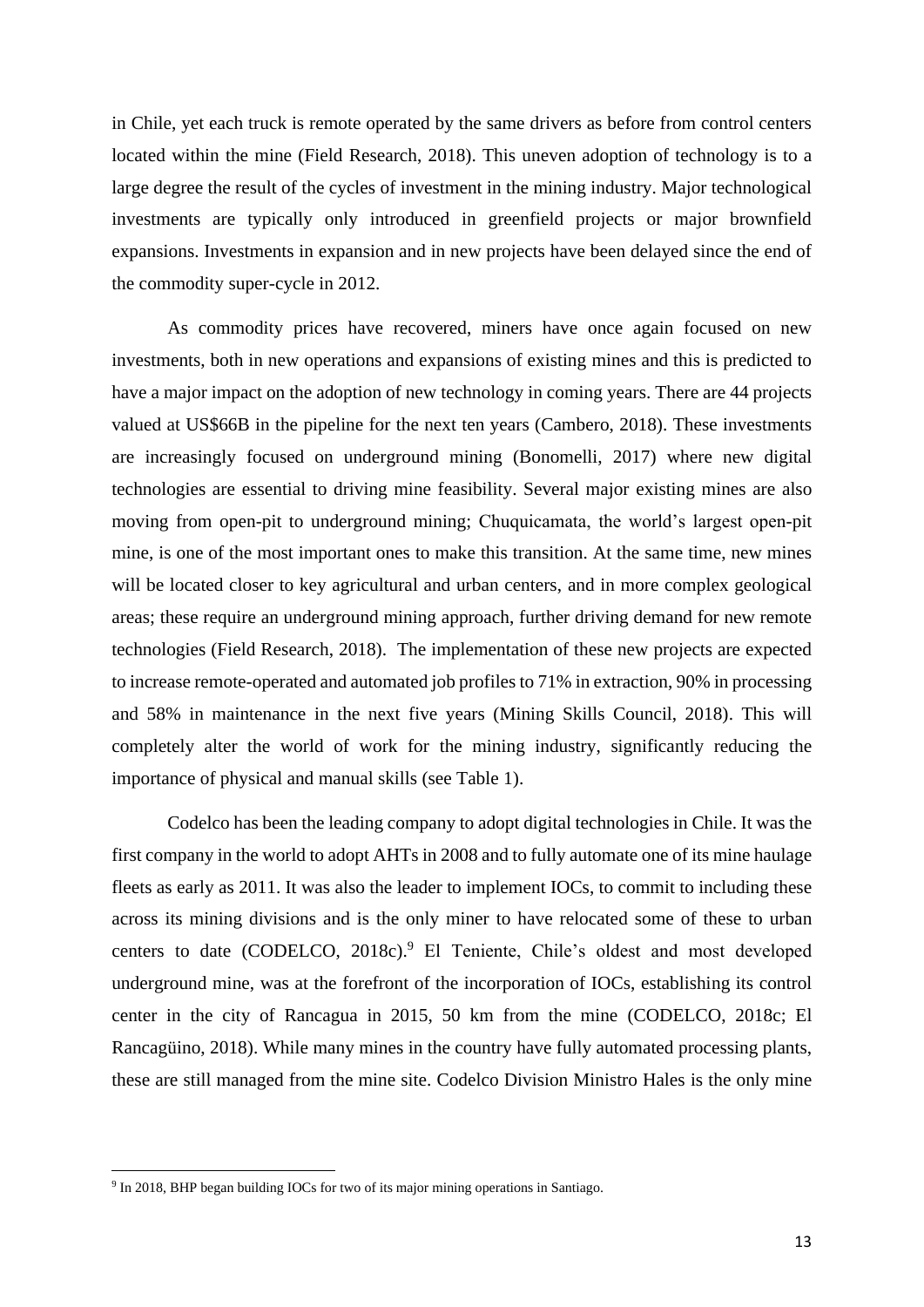to establish their IOC in Chile's capital city, Santiago, over 1,000km from the mine and in the heart of the financial district (Bonomelli, 2017; CODELCO, 2017; MCH, 2018a).

This has gradually impacted the characteristics of jobs in the industry. As seen in Figure 4, by 2018, 28% and 52% of jobs in the extraction and processing segments of the GVC respectively in Chile were remotely operated, while over 11% of jobs in extraction, processing and maintenance were automated (Mining Skills Council, 2018). The uptake of technology in these job profiles has led to relative redistribution of employment; maintenance accounts for the highest share of value chain employment in the industry (61%), with correspondingly high degree of manual labor (83%). The most significant change has been the relocation of the job from the mine face to an office job, although the operations continue to be performed by the same personnel and increased levels of complexity have not yet been incorporated. Diagnostics by the industry stakeholders indicate that over the next five years as more of the available cutting-edge technologies are adopted in new investments, the number of jobs in extraction (25% of total) that will be remote operated will almost double, while the level of automation will triple in processing (14% of total employment) and increase by a factor of ten in maintenance roles (Alta Ley, 2018; Mining Skills Council, 2018).<sup>10</sup>

*Figure 4. Job Profile Changes in Chile's Mining GVC, 2017 vs. 2023*



Source: Authors based on Mining Skills Council (2018) .

Key stakeholders understand that these new roles need new skills. The mining industry association, Consejo Minero, together with technology driver Fundación Chile<sup>11</sup> are

<sup>&</sup>lt;sup>10</sup> This is based on the assessment of Chilean operations adopting the cutting-edge digital technologies that have already been launched globally.

<sup>&</sup>lt;sup>11</sup> Fundación Chile is non-profit, quasi-public organization, focused on fostering Chilean business and industry growth through technological innovation and implementation.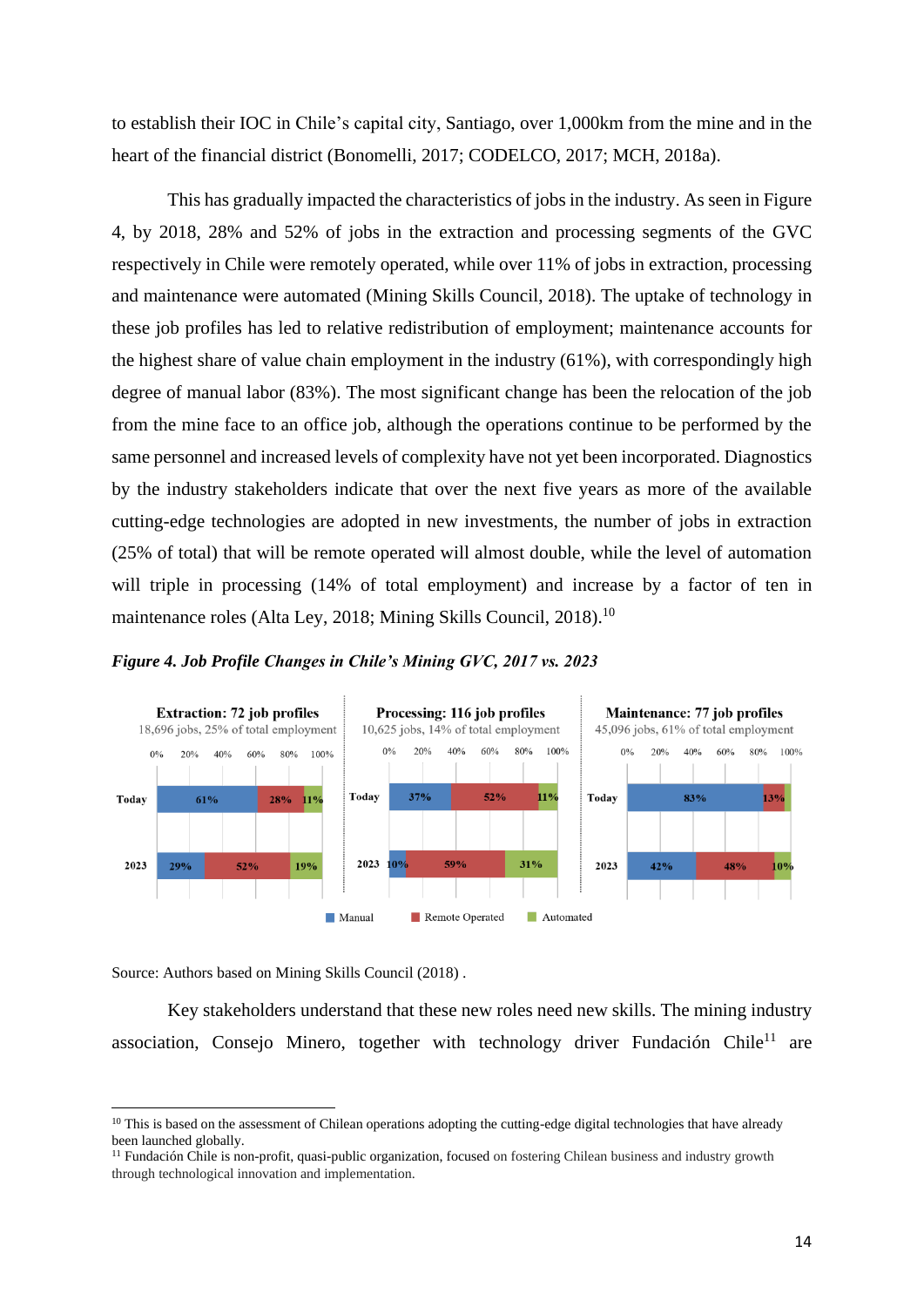developing the specific competencies required for each of these near-future jobs, while Alta Ley, a public-private initiative to support innovation in the sector is focused on improving institutional linkages between the sector and educational and research institutions to help increase the use of new cutting edge technology to drive productivity (Alta Ley, 2018).

These near-future roles require major shifts in the approach to human capital development for the industry. Specifically, these require more and better skills, raising the minimum educational level for the industry from a high school diploma to a four-year technical degree (Field Research, 2018). Workers need to have stronger analytical skills in order to make more and faster decisions, while simultaneously requiring systems thinking skills as operations become more integrated (Mining Skills Council, 2018). Achieving these changes requires a paradigm shift for training and education in the sector, both internally and with educations institutions, as these remain overly focused on training for traditional mining roles. Currently, educational programs are focused on qualifications such as geologists and extraction engineering specialists, with much less emphasis on developing those profiles required for the mine of the future (RTM, 2016a).

# **4.2. Role of Women in the Chilean Mining Industry and the Impact of Digital Technologies on Female Employment**

Female participation in Chile's mining workforce is extremely low, and it is the lowest among leading mining countries (see Figure 1). Female share of workers reached just 8.1% accounting for less than 18,000 workers in 2017 (Figure 5); these figures are very low compared to economy-wide statistics in which female share of the labor force is 41% (World Bank, 2018b), despite the economic importance of the sector to the country. Traditional barriers to female participation in mining in Chile have been similar to those seen in the global industry, including (1) hazardous conditions and security risks; (2) infrastructure complications; (3) physical requirements; (4) remote workplace locations; and (5) discrimination. Prior to 1986, women were legally prohibited from working in mining operations (Dirección del Trabajo, 2018), strong cultural superstitions precluded their presence on site in any capacity; the remote location of the majority of Chile's mines at high-altitude added to the physical and extreme environmental and work-life balance demands of the job that complicated female participation (Field Research, 2018). Mining has thus typically been considered as a man's job (Delgado et al., 2009).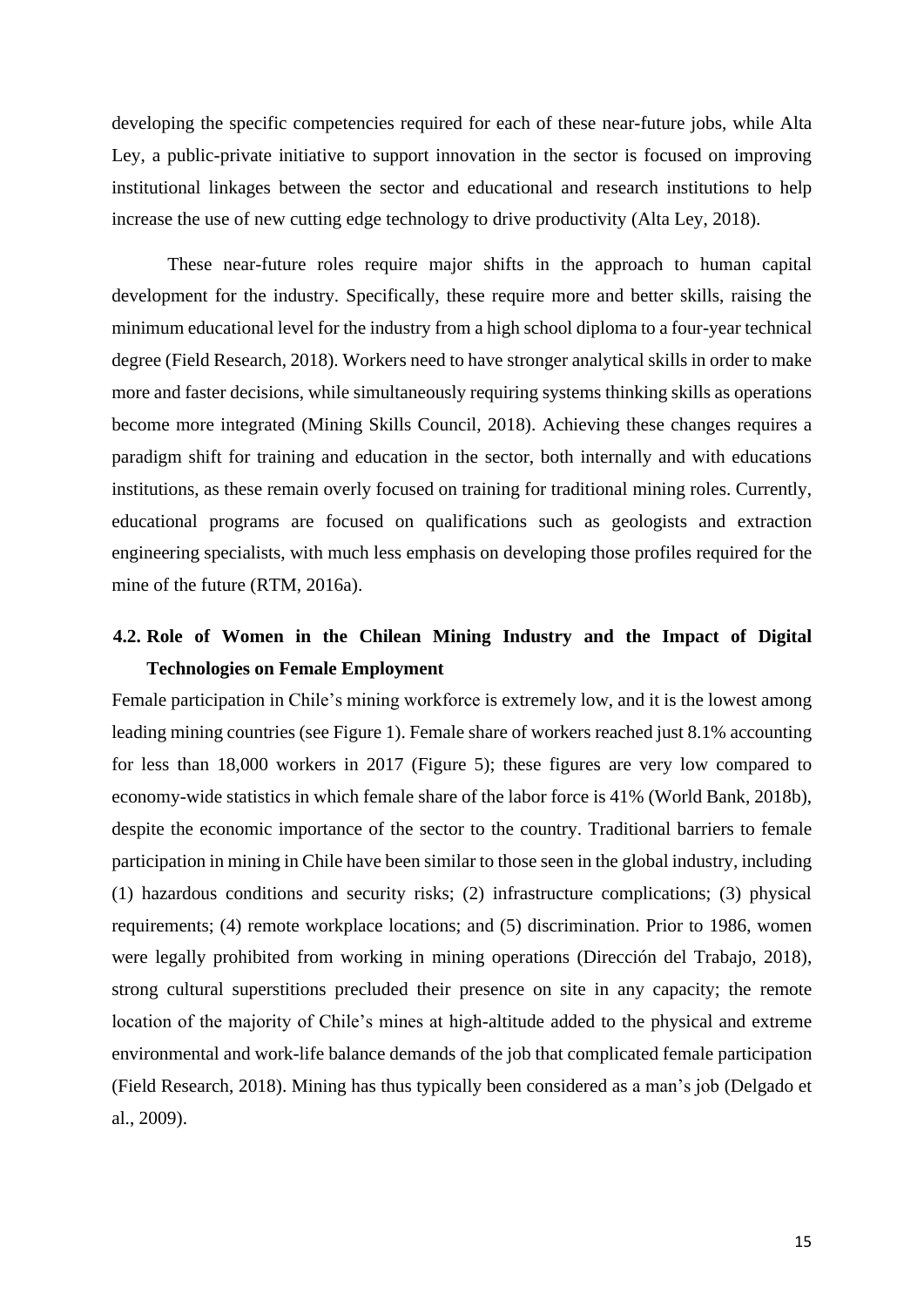

*Figure 5. Number and Share of Female Workers in Chile's Mining Industry, 2007 – 2017*

Source: Authors based on Mining Council (2018).

These barriers to female participation, however, have evolved in the past 20 years creating an opening for women in the mining world (see Table 2). These changes have been facilitated by the adoption of new technology and increased safety and environmental protocols, as exports grew and productivity requirements intensified. The introduction of mechanized and hydraulic powered equipment in the 1990s, in particular, removed physical strength as a key job requirement. In the 2000s, equipment modification, such as onboard/portable bathrooms and modifications for operator size, helped reduce infrastructure concerns for women on the mine site. The latest innovations in the 2010s, including IOCs and remote-controlled equipment have relocated jobs away from the mine face, significantly reducing exposure to hazardous conditions and safety risks. Continuous improvements to safety and environmental protocols have also mitigated concerns regarding the work environment. These changes boosted female participation in mining to 6.2% by 2010 and 8.1% by 2017. Women entered the mine sites in value chain specific jobs including as truck drivers and machine operators.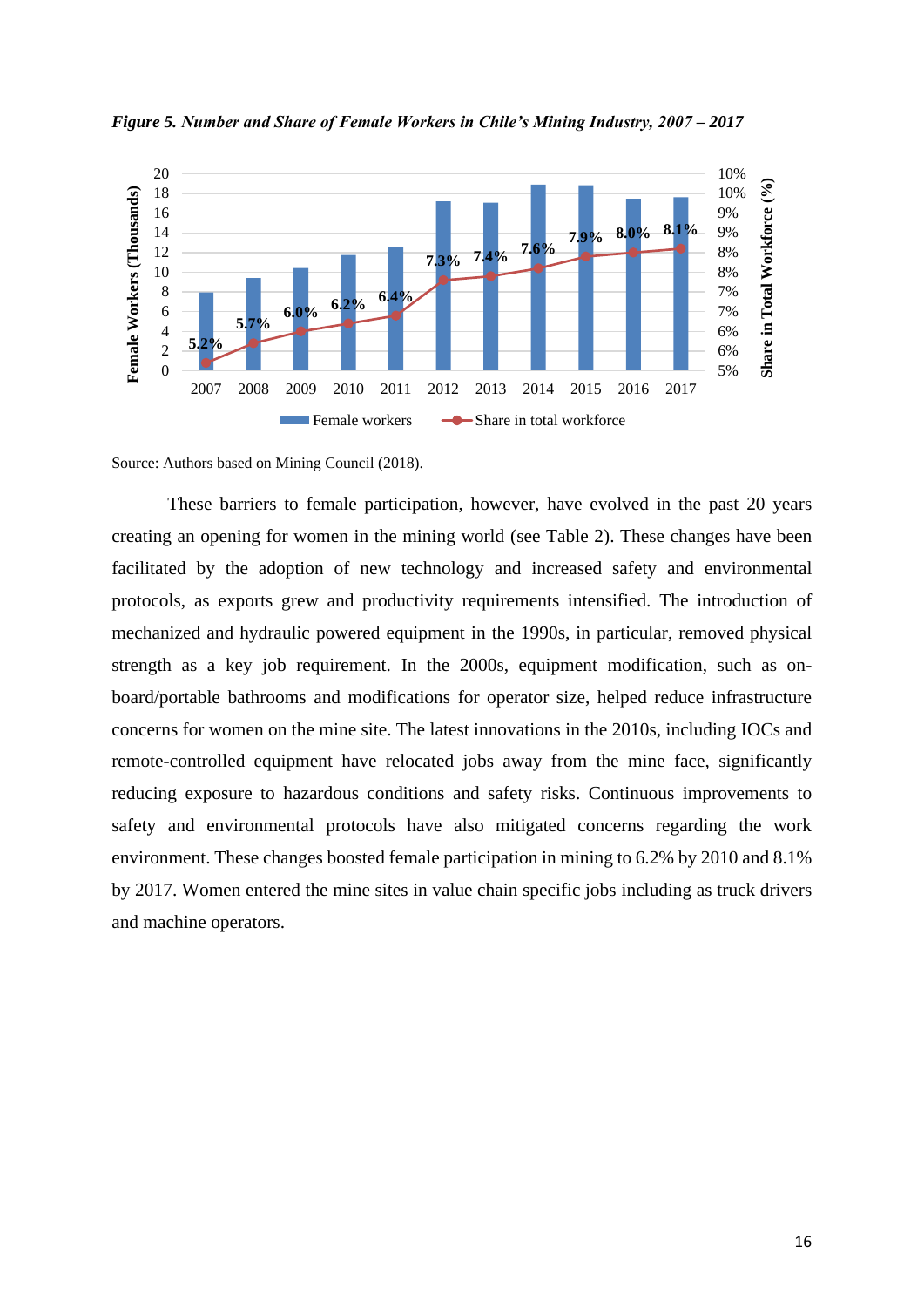| <b>Time</b>                              | Before 1986           | 1990s                       | 2000s                        | 2010 <sub>s</sub>  | <b>Future</b>      |  |
|------------------------------------------|-----------------------|-----------------------------|------------------------------|--------------------|--------------------|--|
| Mining Exports (US\$, B;                 | 1.760                 | 6,392                       | 15,815                       | 34,642             |                    |  |
| mid-decade)                              |                       |                             |                              |                    |                    |  |
| <b>Female participation</b>              | None                  | Very low                    | Begins to grow               | Growth rate higher | See Box 1          |  |
|                                          |                       |                             |                              | than male          |                    |  |
| Female intensity (%)                     | 0%                    | n.a.                        | Less than 6%                 | More than 6%       |                    |  |
|                                          |                       |                             | 2008: 4.2%                   |                    |                    |  |
| <b>Adoption</b><br>of<br><b>Frontier</b> | Manual                | Mechanized                  | Mechanized with              | Remote-operated    | Automated          |  |
| <b>Technologies</b>                      |                       |                             | hydraulic power              |                    |                    |  |
| <b>Barriers</b><br>female<br>for         | <b>Not</b><br>legally | • Physical                  | • Hazardous                  | $\bullet$ Mining   | • Gender           |  |
| participation                            | allowed<br>to         | requirement                 | conditions and<br>Experience |                    | stereotypes and    |  |
|                                          | participate in the    | • Hazardous                 | safety risks                 | • Remote work      | norms              |  |
|                                          | industry              | conditions and              | Infrastructure<br>$\bullet$  | location           |                    |  |
|                                          |                       | safety risks                | complications                | • Gender           |                    |  |
|                                          |                       | Infrastructure<br>$\bullet$ | • Remote work                | stereotypes and    |                    |  |
|                                          |                       | complications               | location                     | norms              |                    |  |
|                                          |                       | • Remote work               | • Gender                     |                    |                    |  |
|                                          |                       | location                    | stereotypes and              |                    |                    |  |
|                                          |                       | Gender<br>$\bullet$         | norms                        |                    |                    |  |
|                                          |                       | stereotypes and             |                              |                    |                    |  |
|                                          |                       | norms                       |                              |                    |                    |  |
| <b>Job Site</b>                          | Mine                  | Mine                        | Mine                         | Mine.              | Off-site.<br>Urban |  |
|                                          |                       |                             |                              | Very few urban     | centers            |  |
|                                          |                       |                             |                              | <b>IOCs</b>        |                    |  |

*Table 2. Evolution of Incorporation of Women in the Chilean Mining Sector*

Source: Authors based on Meller (2003); Mining Council (2018).

As the sector adopts more automated technologies and moves operating centers toward urban areas in the near future, further reduction of these barriers occurs. Jobs are based on digital technologies requiring more STEM knowledge and much less sector-relevant experience, and urban jobs relieve shift inflexibility and facilitate improved work-life balance. Recent industry experiences, such as Codelco Tech (Box 1) indicate that this could lead to further improvements in female participation.

## *Box 1. Codelco Tech: Gender Perspective*

Codelco Tech, a subsidiary focused on introducing cutting-edge technological innovations into the mining industry, was founded in 2017. The objective is to become the global pioneer in accelerating the integration of mining experience and know-how with new technological capabilities. Its organizational model is based on open innovation platforms that incorporate and promote collaboration amongst miners, suppliers, research centers, universities and technology start-ups.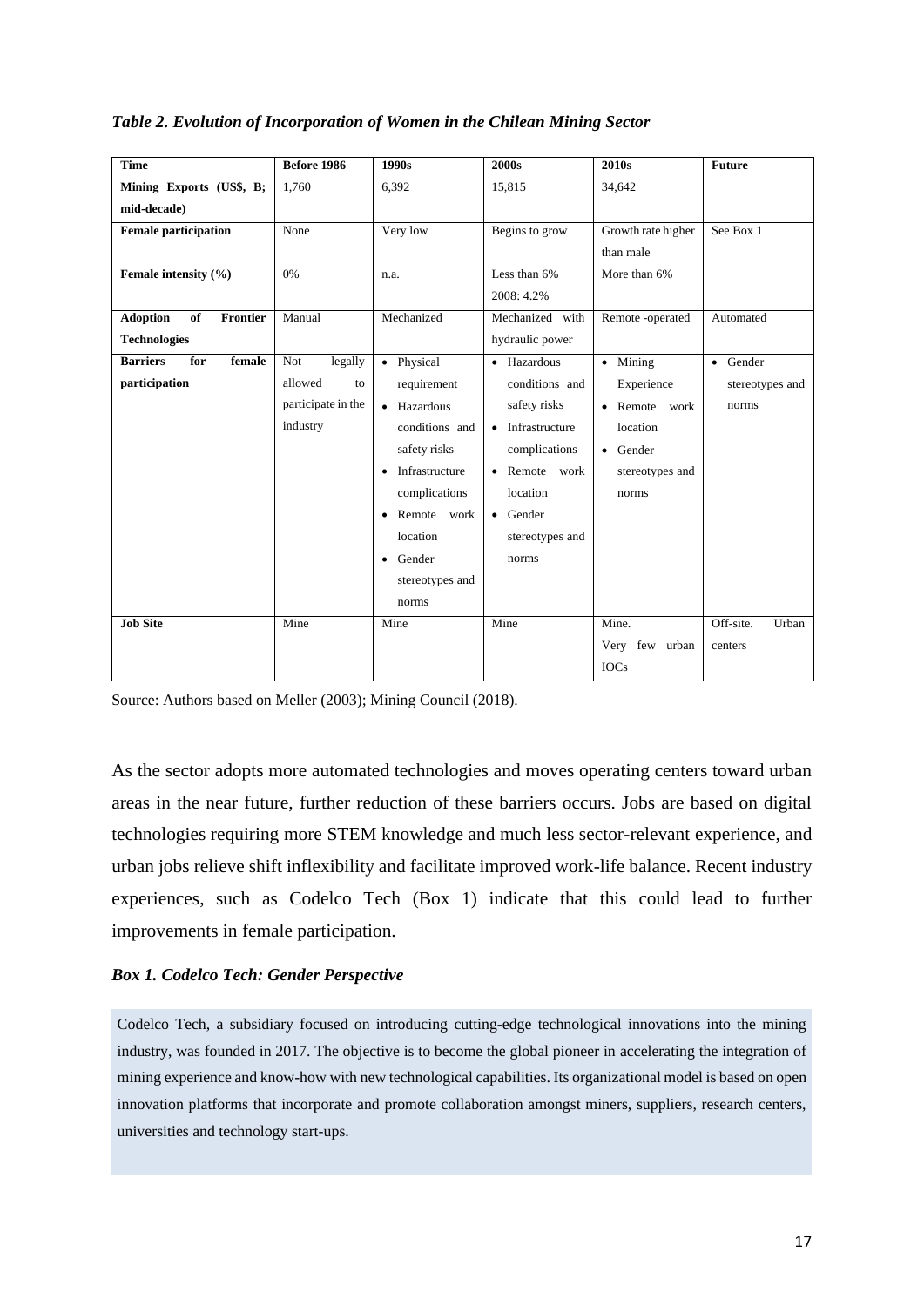

*Figure 6. Female Participation in Codelco Tech and STEM Jobs (%), 2018*

Source: (Albornoz, 2016).

With an almost exclusively STEM workforce (only 17 employees in the company are in non-STEM roles), the company has the highest levels of female employment in the industry at 27% (Figure 6). Furthermore, these female workers are not in administrative roles; 86% of women (compared to 89% of men) in the company are in STEM jobs (Albornoz, 2016).

The last decade (2010s) has also been characterized by increased awareness of gender issues in the sector. Public and private inclusiveness programs were launched to attract women to mining, helping to drive the hiring rate for women higher than men in several companies (Mining Skills Council, 2017). The earliest public gender program for the industry was launched in 2007 with Programa Iguala by the government which raised the issue of equal participation between men and women for the first time. These initiatives later evolved into a national certification norm (3262) in 2012 focused on gender equity and work-life balance (Albornoz, 2016; CODELCO, 2018a; SERNAM, 2013). In the private sector, two companies, in particular, have led on gender, Codelco and BHP; other companies include gender under a broader banner of diversity and inclusiveness.

As with the incorporation of new technologies, Codelco has been at the forefront of gender initiatives. It is the only miner to have certified its divisions under the 3262 norm, and aims to have all divisions certified by 2020 (CODELCO, 2007). It was also the first company to establish a gender diversity strategy in 2015, including increasing awareness of gender issues amongst its male workforce and establishing professional development plans specifically for female workers (Albornoz, 2016). By 2016, women accounted for 15-20% of its hires, including across senior leadership positions, raising overall female share to 9.5% by 2017 – higher than the industry 8.1% average (MCH, 2018b). It also launched a program called *Graduados*, a leadership program oriented towards the leading university graduates from the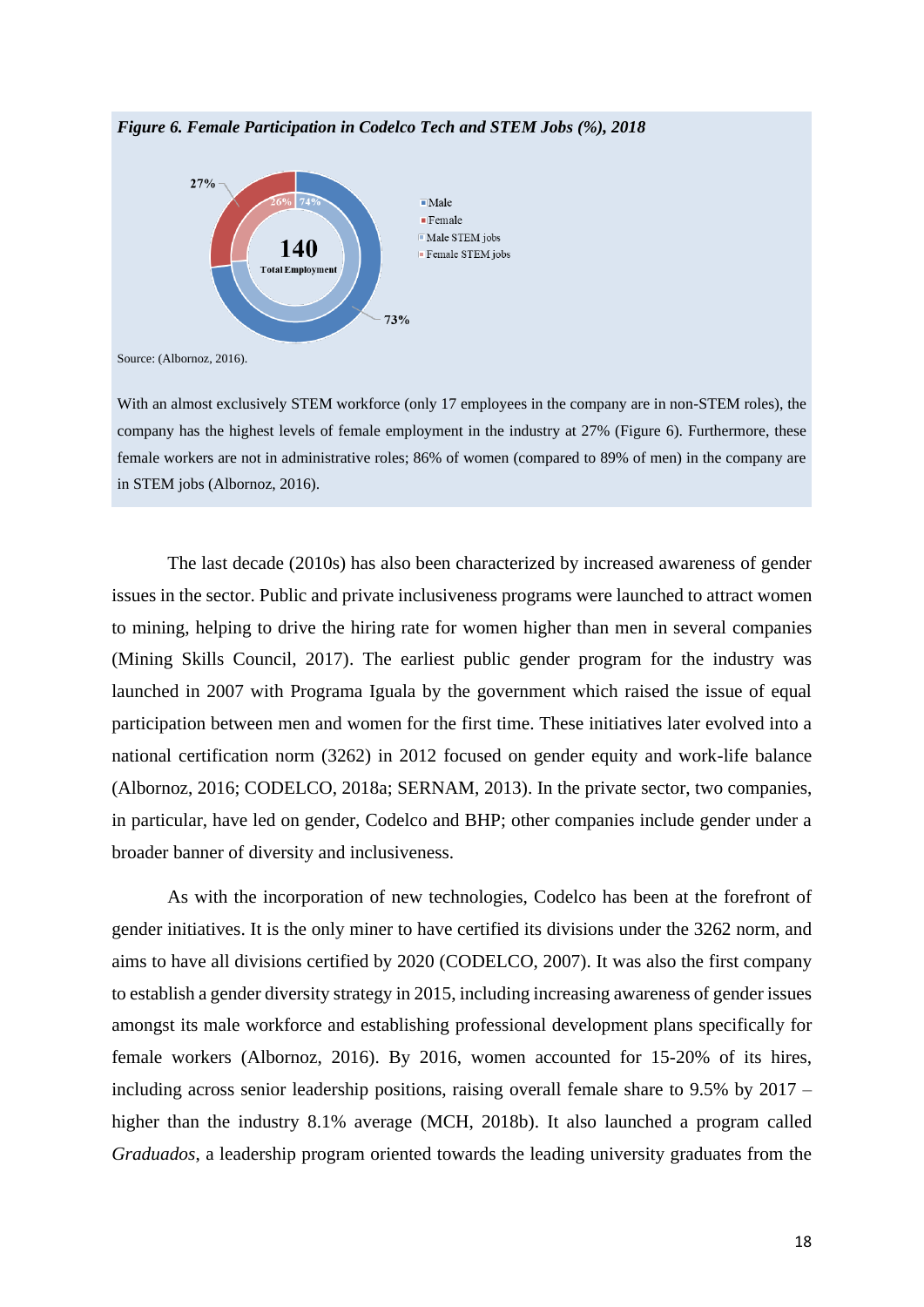country; approximately 40% of these are women (Field Research, 2018). Codelco's Technology Contract and Alliance Director is also female (MCH, 2018c).

The most successful mine in Codelco driving female participation is Gabriela Mistral Mine (Gaby), commissioned in 2008. By design, Gaby is the industry showcase for social innovation. The goal is to have the highest level of female participation in the industry, the mine reduced experience requirements to allow women with no previous mining knowledge into the sector, targeted recruitment and training programs towards women in local communities, and included over 60 gender-sensitive policies at the company to help women balance their work-life commitments/ responsibilities. For example, women in their last trimester of pregnancy prior to pre-natal leave are offered the opportunity to take online training programs instead of working in operations (Field Research, 2018). By 2018, these efforts were paying off; 23% of Gaby's workforce was female. As a recent investment, Gaby was also commissioned with state of the art technology; including an automated fleet (CODELCO, 2018b). The introduction of AHTs and automated processing equipment relocated several jobs away from the frontline towards centralized operating posts in the mine.

Similarly, BHP began implementing its global strategy towards gender parity in its Chilean operations. Central to its initiatives are increasing shift flexibility and moving towards eight hour shifts instead of 12 hour ones, actively recruiting women with strong educational backgrounds but no relevant industry experience, and promoting women into senior leadership positions (BHP, 2018). For example, they have hired females into the top positions at Spence (General Manager) and Escondida (Production Manager), two of Chile's largest mines (Pérez-Cueto, 2018). Escondida alone accounts for 18% of Chile's fine copper exports. Placing women in senior leadership has been found to drive increased participation in higher levels of the organization (WIM (UK) and PwC, 2013). By 2017, BHP had increased female share to 15% (BHP, 2016; UTA, 2017).

Gender initiatives among other lead firms are generally embedded in broader diversity programs (Field Research, 2018), however, they are making strides to place women in senior leadership positions. AMSA, which has a 10% female share, joined a Gender Parity Initiative program sponsored by the government. The company has added new female board members to six of its divisions (RTM, 2016b). Anglo American and Glencore have followed similar approaches (MCH, 2018c).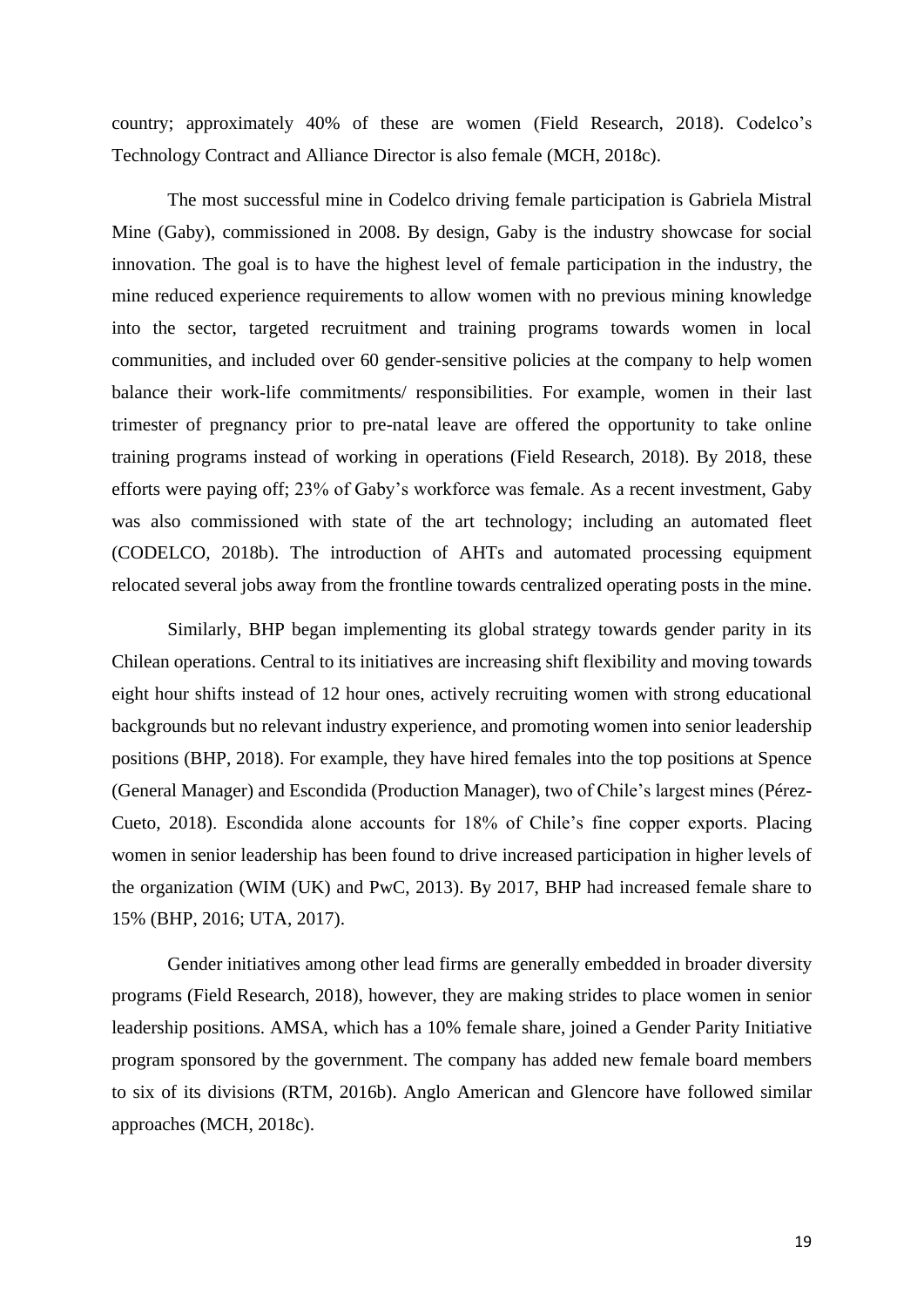These initiatives boosted overall participation to 8.1%. However, analysis of roles directly in the value chain (i.e. extraction, processing, maintenance roles) shows that female participation is just 3.8% and has only increased 0.4% over the past five years -- that is, just over 8,000 female employees. The distribution of this female mining employment by value chain stage differs considerably from that of the national average. Women are more concentrated in the extraction and processing segments; notably these are the two segments with the highest share of remote operation and automation (Figure 7).

*Figure 7. Distribution of GVC Employment by Segment, Total and Female (2017, %)*



Source: Authors based on (Mining Skills Council, 2017)

Table 3 illustrates female participation in major job profiles in three GVC segments (+85% of industry employment, based on available data). Notably, the segment with the highest female intensity is extraction, especially in geology with 20% and extraction engineering specialists with 11%. In the processing stages, the highest female intensity is in engineering (specialist in processing (17%)). The lowest female intensity is in more labor-intensive maintenance activities with a mere 2% of representation in mechanical maintenance. The higher increases of female participation in mining job profiles, are seen in the areas of mobile equipment operator and engineer positions in different segments on the mining GVC. These are generally highly paid positions.

*Table 3. Female Intensity in Different Mining Job Profiles*

| <b>Profile/Years</b>               | 2012 | 2013 | 2014 | 2015 | 2017 |  |  |
|------------------------------------|------|------|------|------|------|--|--|
| <b>Extraction</b>                  |      |      |      |      |      |  |  |
| Geologist                          | 17%  | 20%  | 19%  | 21%  | 20%  |  |  |
| Mine extraction professional       | 6%   | 7%   | 6%   | 7%   | 5%   |  |  |
| Engineer, specialist in extraction | 9%   | 8%   | 8%   | 9%   | 11%  |  |  |
| Extraction supervisor              | 3%   | 2%   | 2%   | 3%   | 4%   |  |  |
| Other occupational profiles        | 4%   | 4%   | 5%   | 6%   | 6%   |  |  |
| Mobile equipment operator          | 3%   | 3%   | 3%   | 6%   | 7%   |  |  |
| Processing                         |      |      |      |      |      |  |  |
| Processing professional            | 10%  | 11%  | 10%  | 12%  | 10%  |  |  |
| Engineer, specialist in processing | 13%  | 15%  | 15%  | 15%  | 17%  |  |  |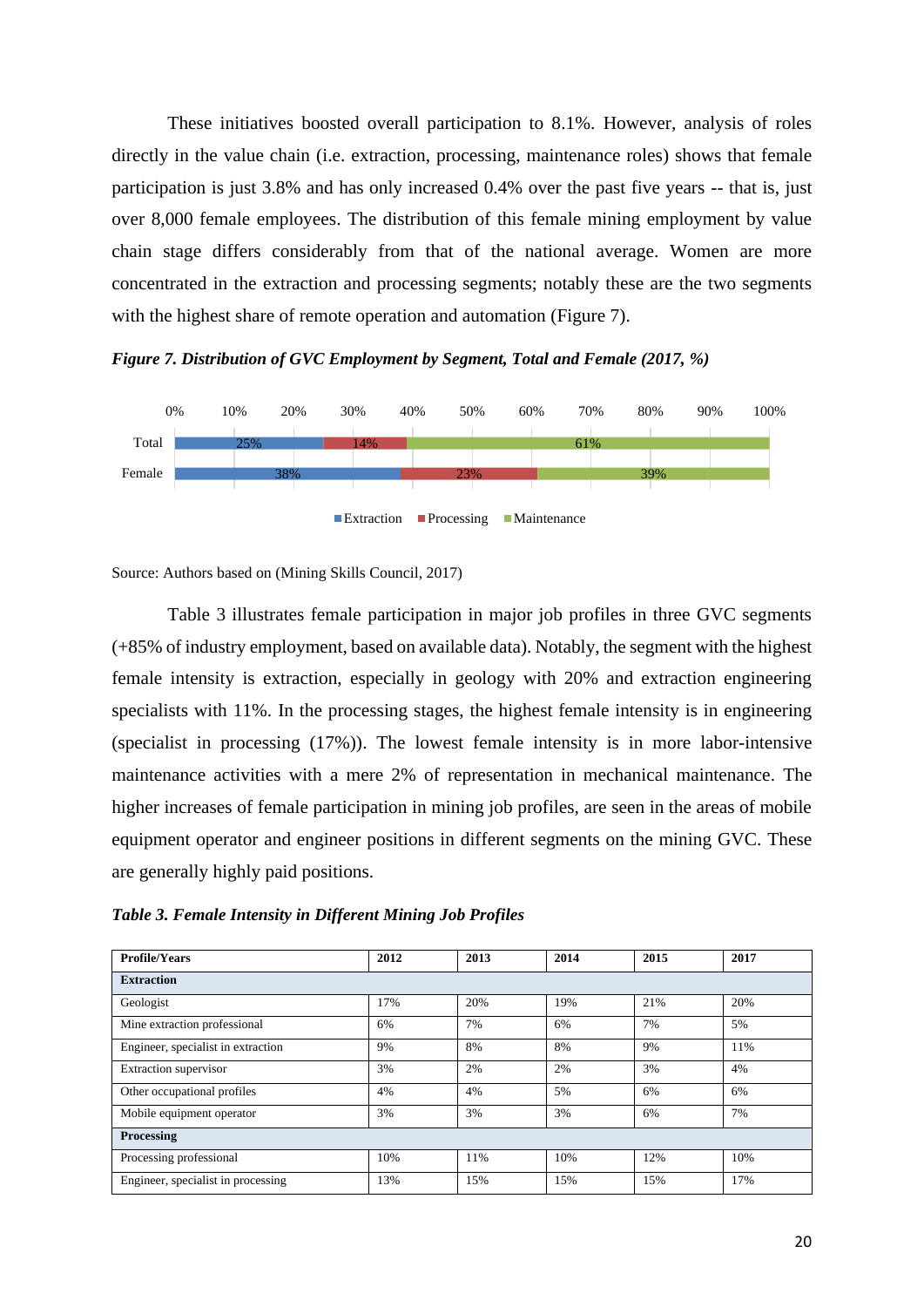| Processing supervisor               | 4% | 4% | 5% | 8% | 9% |  |
|-------------------------------------|----|----|----|----|----|--|
| Fixed equipment operator            | 2% | 2% | 3% | 4% | 6% |  |
| <b>Maintenance</b>                  |    |    |    |    |    |  |
| Maintenance professional            | 5% | 6% | 4% | 7% | 4% |  |
| Engineer, specialist in maintenance | 6% | 6% | 6% | 6% | 8% |  |
| Maintenance supervisor              | 2% | 1% | 1% | 2% | 3% |  |
| Mechanical maintainer               | 5% | 5% | 2% | 2% | 2% |  |
| Electric maintainer                 | 3% | 4% | 2% | 3% | 3% |  |

Source: Mining Skills Council (2018)

While there have been important increases in the extraction and processing segments, this continued low participation is partly a result of chain fragmentation; overall participation combines two sets of companies, mining firms and mining suppliers, with respective female shares of 4.5% and 1.3%. Suppliers account for an estimated 62% of total employment (Mining Skills Council, 2017). Mining companies efforts to attract more women in the value chain have increased recruitment from 6 % to 7.8%; however, on the other hand, suppliers female recruitment have decreased from 1.6% to 1.3%. This is critical as suppliers account for over half of employment in the industry.





Source: Authors based on Mining Skills Council (2017). **Notes**: (\*) In 2016, figures of participation are equal to 2017, but data for this year was not collected; labels with VCA include all companies participating in Value Chain Activities.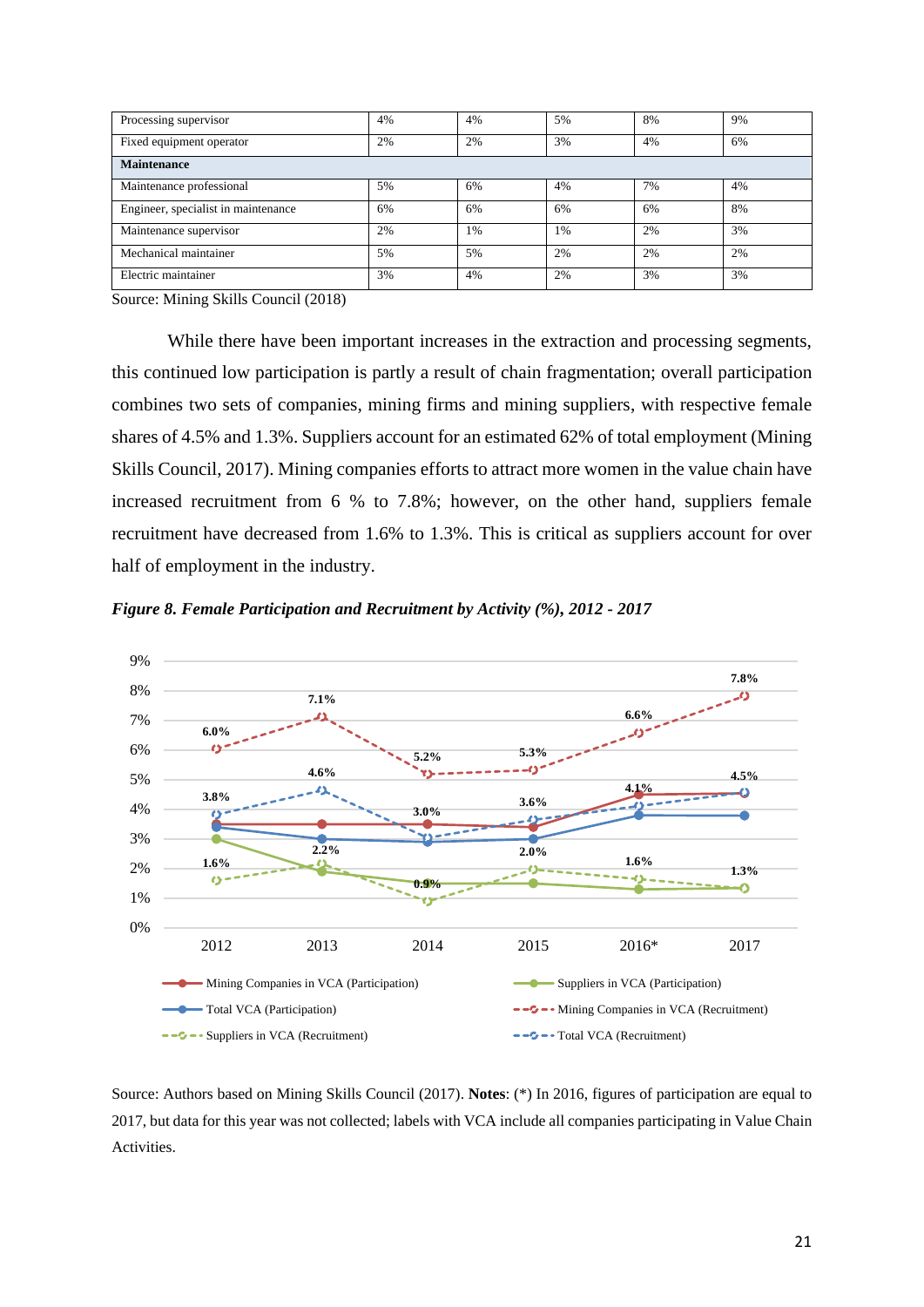In brief, as gender diversity awareness has grown in the industry, there has been an increased demand for women and a slight increase in female intensity. Gender programs address traditional problems of women in the workplace; this is a necessary but insufficient step to address the gender gap. The value chain data shows that this has not translated to substantial opportunities for women in operational activities; however, there is initial evidence that female employment is increasing in segments where there is a higher incorporation of new digital technologies. Yet, the issue of gender is absent from discussions of how Chile will develop competencies for the digital mine of the future and gender initiatives overall have not yet recognized the importance of digital technologies as a future driver of female inclusion in the industry.

### **4.3. Constraints to Female Participation in the Mine of the Future**

The key technical barriers to female participation in mining of physical requirements, safety concerns, and infrastructure constraints have been eliminated as new technologies have been introduced; yet female roles in mining remain limited. The findings of this exploratory research indicate that while digital technologies have created new opportunities for women by removing technical obstacles, other non-technical ones have gained importance. As industry stakeholders around the world work to define the competencies of future digital mining jobs, there is an opportunity to understand these emerging constraints for female participation and to put policies and practices in place to mitigate them.

These constraints can be grouped into four areas:

First, location remains a problem for female inclusion. Mines have been slow to relocate remote controlled and monitoring operations away from the mine. This is partly technical and partly the result of inertia due to legacy operations. Slow roll out of advanced communications technology means that in many cases, it has not been feasible to move all remote controlled and monitoring operations away from the mine (Field Research, 2018; Guzmán, 2017). The bandwidth required to transmit the extremely high levels of data is significant, and much of the cutting-edge equipment will require 5G technologies that are only recently being implemented. In the majority of cases, mines have not yet been willing to invest to move their operations centers, and have been reluctant to make revolutionary changes in the recent context of low commodity prices.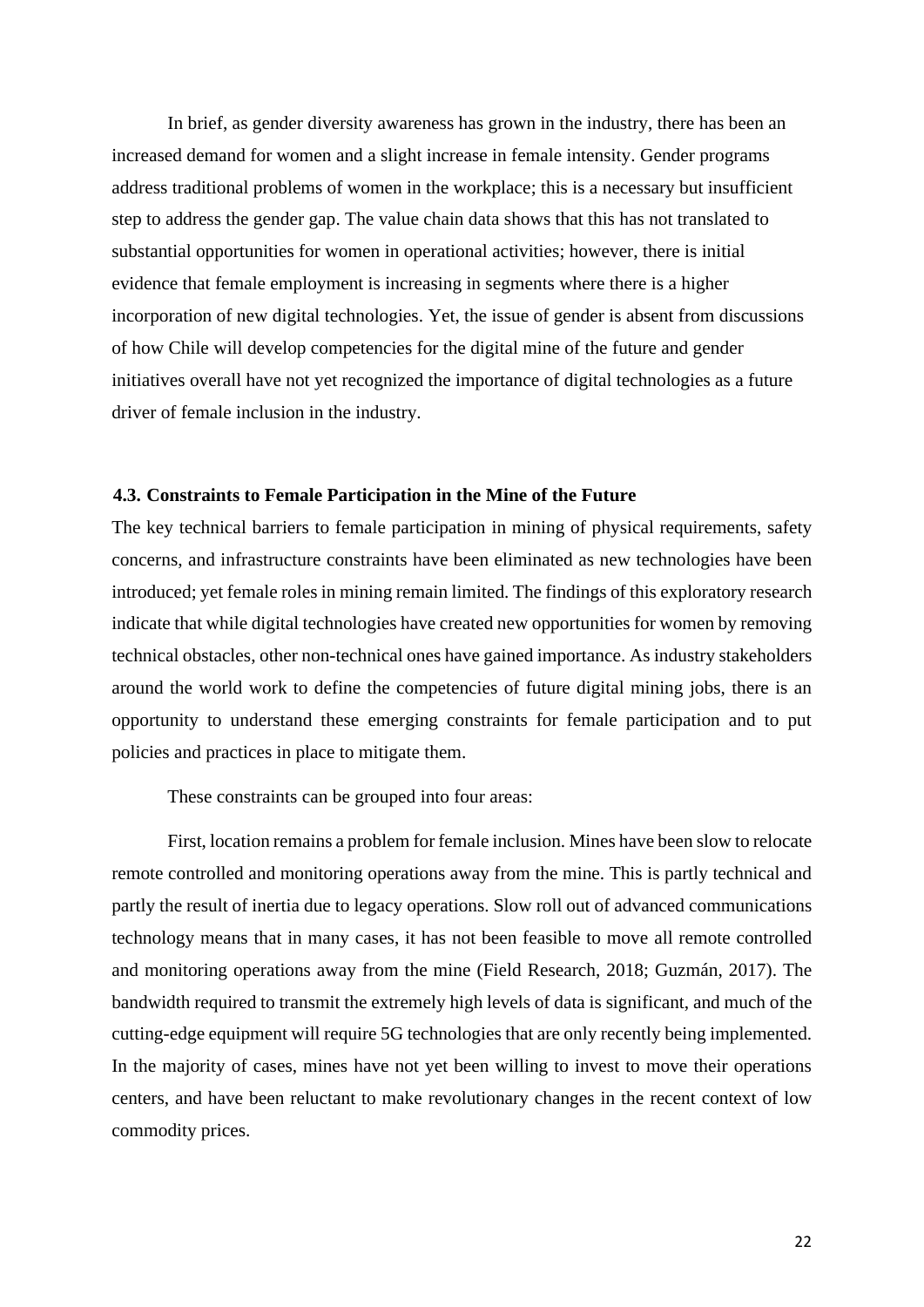As a result, while jobs are no longer on the frontline, they unnecessarily remain located at the mines. This requires employees to live on site and operate in multi-day shifts. Thus, this continues to be a major drawback for the inclusion of women; 70-80% of female applicants are not willing or able to commit to this schedule (Field Research, 2018; Vantaz, 2018). At the same time, this represents a major burden for female retention; 69% of female employees say that distance and family separation are the most important negative factor of working in the industry (Vantaz, 2018).

Second, there are few qualified female candidates for the industry. This is a result of imbalance in education and career development opportunities, and will continue to deepen in the future as women are underrepresented in the emerging STEM degrees required by the industry. As seen in Figure 9, the gender gap for enrolment in technology careers, that is, female participation minus male participation, is 58%, the highest across all areas of participation. This is notable since women account for a 5% higher share of tertiary enrolment as a whole. At the same time, high levels of education have failed to translate into career advancement, discouraging qualified women from pursuing mining careers. 81% of women in the industry have a university degree while one third of these also have completed graduate degrees. However, there is overall a low level of female participation in high level jobs (Albornoz, 2016). Lack of professional development is one of the most frequently cited reasons for women leaving the sector (Vantaz, 2018).





Source: Authors based on Albornoz (2016). **Note:** Gender gap is measured by female participation minus male participation in the industry.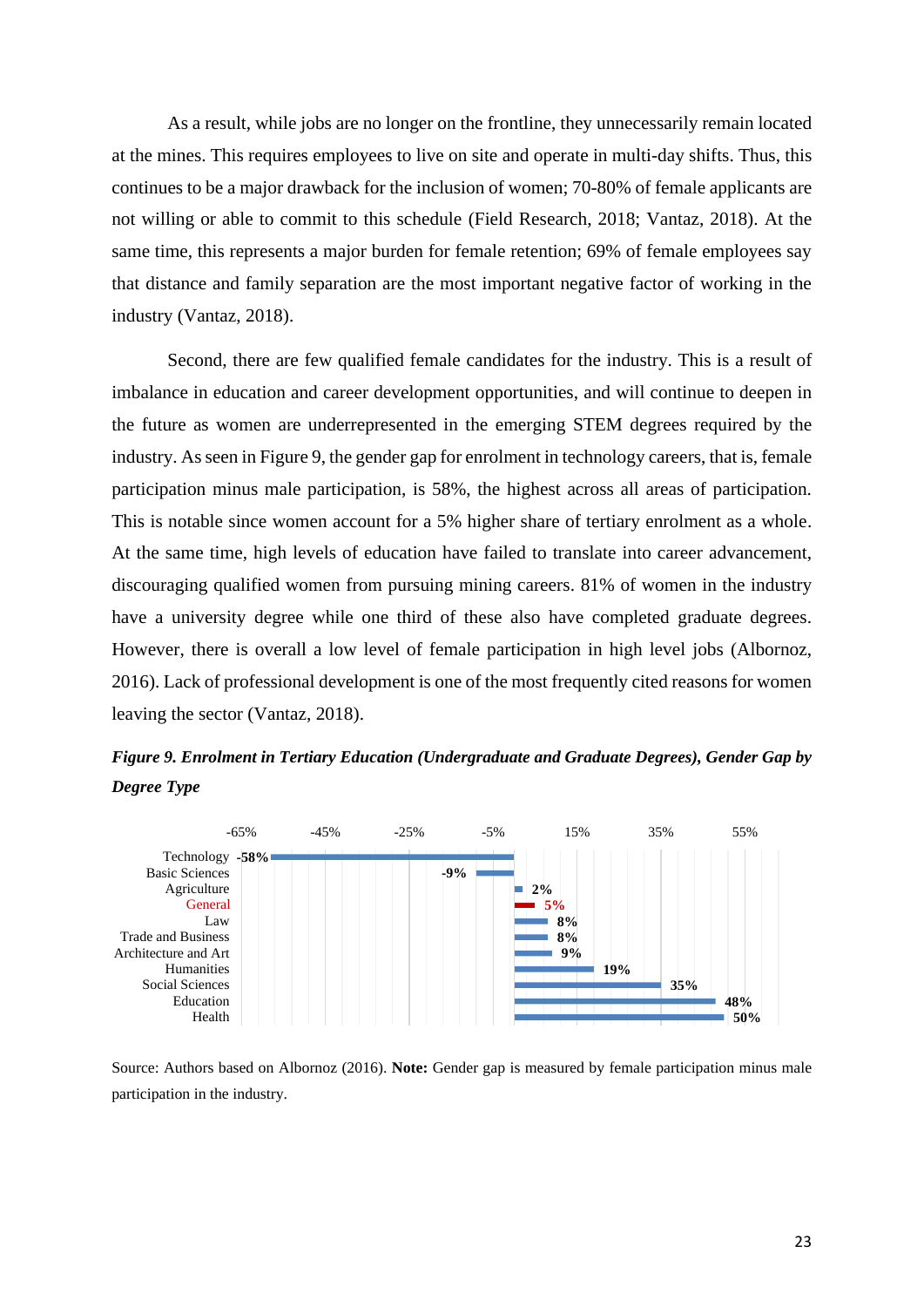Third, the industry maintains experience requirements for many positions, which limits additional female participation. Given historical barriers to female entry, there are relatively few women with mining experience in the labor force. This experience requirement has been extended to jobs related to these new technologies. In particular, in remote-operated jobs, it has been common practice to retain existing operators and train them for the remote-located position (Field Research, 2018). For example, Chuquicamata trained its existing workers at El Teniente as they prepared to make the transition to automated and remote controlled underground mining (Field Research, 2018). This creates an important obstacle for new human capital –male and female alike - to enter the industry, particularly recent graduates who are more likely to have the technology skills required for these new jobs.

The experience requirement has also had an important impact on rotation rates of women already in the industry. As more mines seek to implement gender strategies, the demand for experienced female mining workers has grown and poaching has increased notably in the industry (Field Research, 2018).

This experience barrier is also one of the contributing factors to poor female representation amongst suppliers. Miners require their suppliers to provide experienced human capital for jobs. Suppliers therefore have a much lower female share, and of these only 20% of their female employees work in operational positions in the value chain (Jenny, 2018).

Finally, gender stereotypes remain strong and mining is still considered to be male work. Industry marketing and communications is highly masculinized, and common perceptions remain that it requires strength and stamina. Industry networks continue to be dominated by men, making it difficult for women to access work groups, limiting opportunities, visibility and job satisfaction. Furthermore, Chilean society stigmatizes women in mining, favoring female workers for more traditional roles such as education, healthcare, retail and domestic staff (Comunidad Mujer, 2018).

### **5. Conclusions and Implications for Policy Development**

Digital technologies are removing the principal technical barriers to female participation in extractive sectors. However, as a first mover among developing countries, the Chilean experience illustrates that the introduction of these new technologies is not sufficient to drive gender parity in the industry. This is an essential lesson for the many developing countries that are dependent on natural resources. The case demonstrates that non-technical constraints continue to limit gender parity. Company strategic planning maintains job locations in the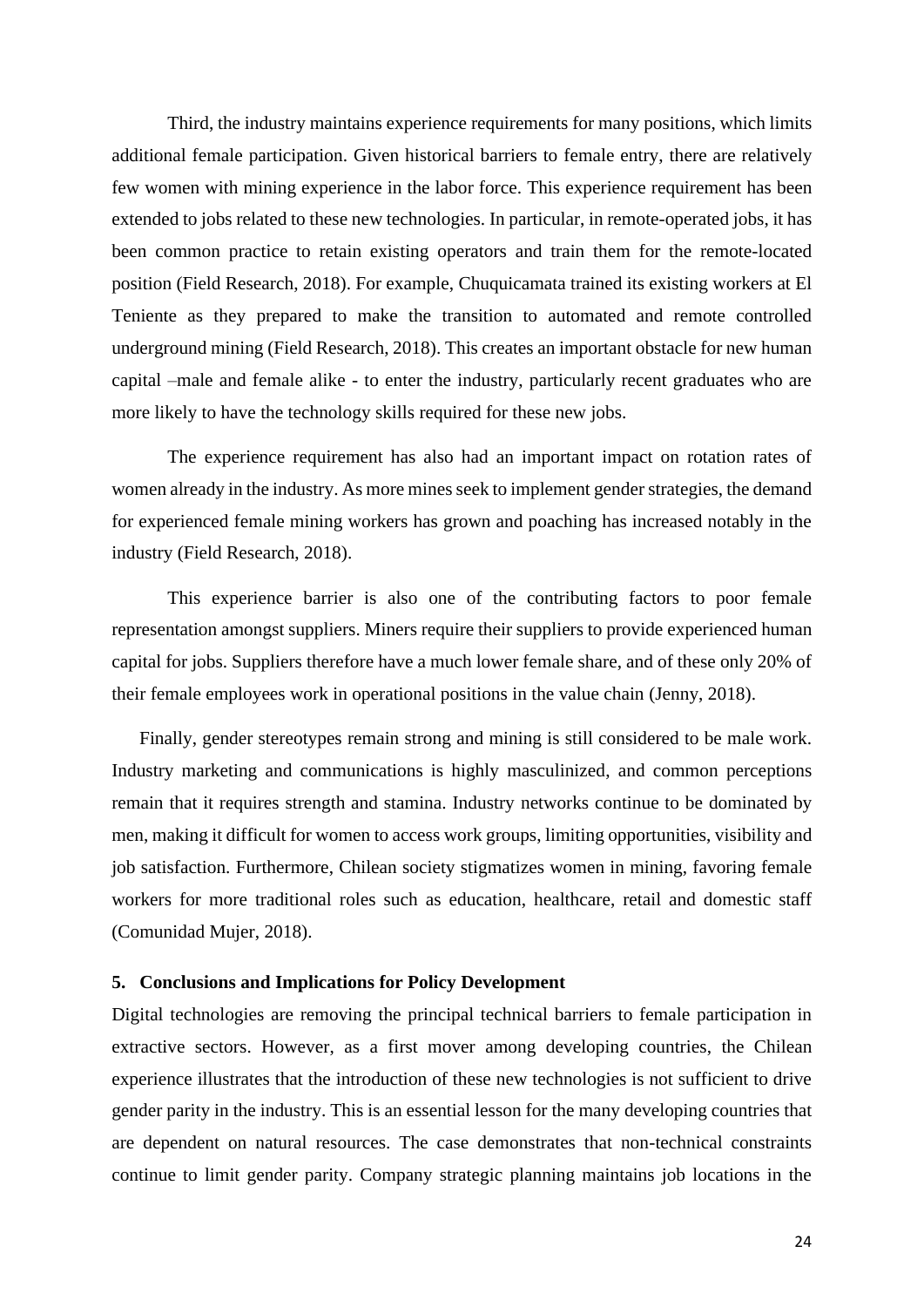mines, gender bias is embedded in the education system, entrenched labor practices regarding experience make it difficult to bring the new talent required for the coming high-tech jobs into the industry. At the same time, gender stereotyping and norms remain pervasive. Unless the gender debate shifts from one of overcoming difficulties of minority inclusion to one that is focused on how women can contribute to competitiveness of the industry, the sector will continuously have to introduce reactive gender measures. Women need to be viewed as a strategic asset in the context of the changing industry.

Public policy and company strategy must be aligned to break this cycle. Ensuring that these 21<sup>st</sup> century technologies can indeed help reduce the gender gap requires a commitment of leadership in the industry to proactively mainstream gender into the development for the new jobs of the future and in all industrial policy strategies for the developing of mining in the country.

### *Policies for Mainstreaming Gender for Extractives 4.0*

The initiatives below focus on shaping both the demand for women in the workplace and generating an adequate supply of women to meet that demand.

- **Initiate dialogue of gender for the future of extractive industries amongst stakeholders.** This includes incorporating actors from industry, the public sector, educational institutions and civil society organizations. In particular, emphasis should be placed on bringing together working groups on gender issues with those focused on resolving the human capital requirements for the future. These new technologies offer a clean slate for addressing the sector's female deficit.
- **Increase labor market awareness of the changing nature of the work in the extractives sector and the subsequent strong potential employment opportunity for women.** Shift the focus from traditional jobs in the extractives sector to those of the future. Women that were not able to previously participate in the industry will have an opportunity to enter the sector with very different skill qualifications. Roles such as equipment maintenance and management have already begun to adopt new technologies, which require increased cognitive work, decision-making and data analytics. Support organizations focused on increasing female participation to help disseminate these messages.
- **Strengthen female participation in STEM education**. Gender equity in specific degrees is more important for the sector that general gender equity in education. The industry's new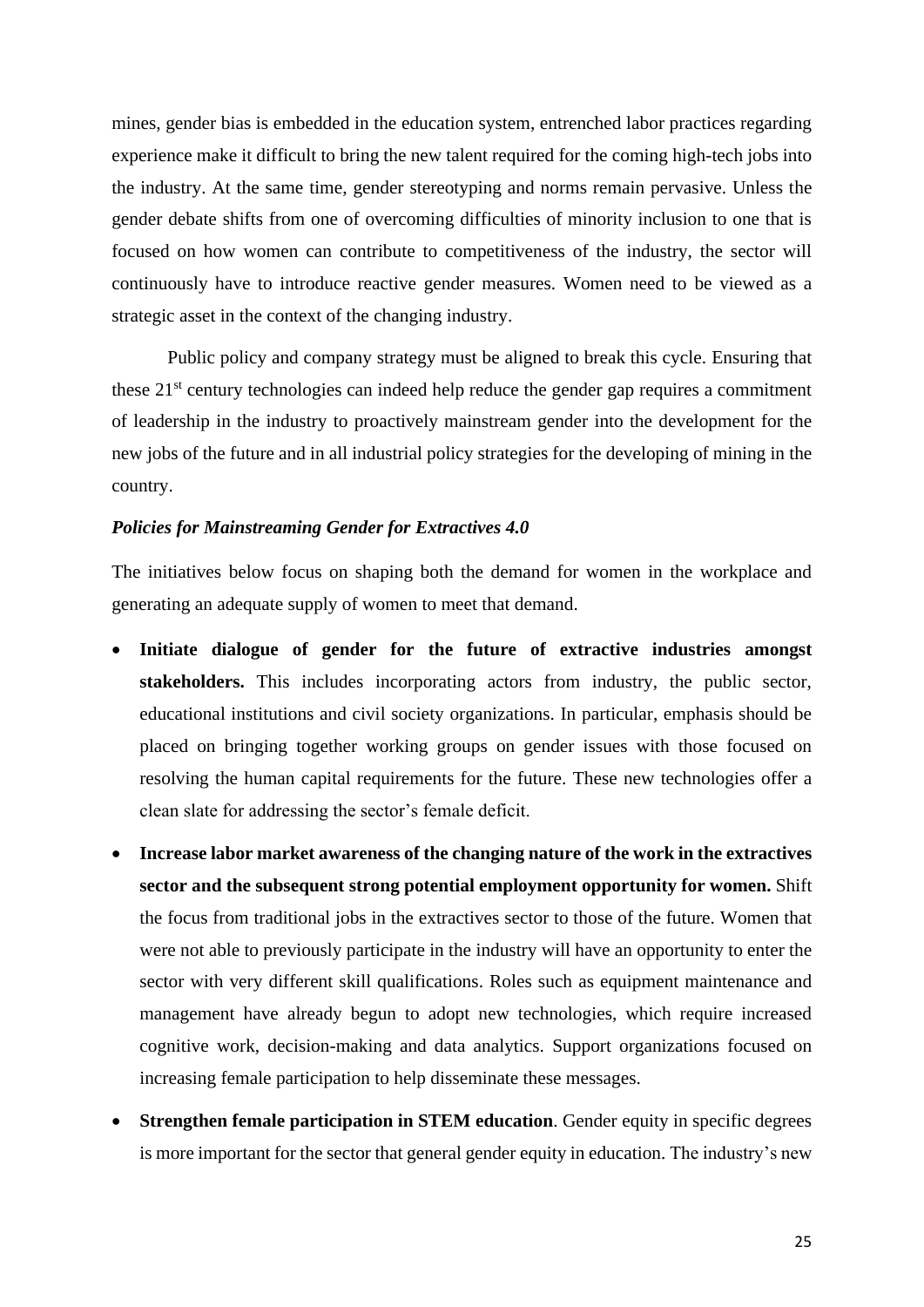skills will be based on STEM jobs yet women are underrepresented in these degrees. This replicates past tendencies in which female share of traditional mining qualifications were low. This needs to be addressed from early education to avoid the need for future catch-up in gender parity. Gender inclusion initiatives in education continue to be focused on those qualifications that will soon be obsolete. In 2015, BHP launched Choose Match, a US\$15 million five-year partnership with the Australian Mathematical Science Institute to increase the representation of women in the field of mathematics and to reduce a decline in girls studying math and entering STEM related careers (BHP, 2015)

- **Incentivize mining and oil and gas firms and suppliers to create opportunities for qualified women with no sectoral experience**. Global human capital shortages in extractives will intensify quickly as new large-scale investments are undertaken; these will increasingly require the use of digital technologies. Drawing more women into the sector will also reduce high levels of rotation of female workers amongst firms, while increasing the share of workers with the skill sets in which women are known to excel – such as decision-making under pressure and multi-tasking can boost initial mine productivity. CODELCO Chile is using its leadership program *Graduados*, which is oriented towards the leading university graduates from the country to bring women into the sector; approximately 40% of participants are women (Field Research, 2018).
- **Encourage/incentivize promotion of women into senior leadership positions.**  Specifically, this should be encouraged in divisions with an emphasis on technology to help create role models for women who are frustrated with lack of career advancement as well as to create a cascading effect to promote women into all levels of the organization. Increased transparency of promotion and selection processes for these senior role is important, while a quota approach may also work. In 2002, the South African Mining Charter introduced a 10% quota for female employees; female employment grew from 2% in 2000 to 13.2% in 2016 (WRS, 2014).
- **Put pressure on lead firms to influence their suppliers to develop gender policies.**  Suppliers can account for a large share of the mining workforce. Suppliers have some of the lowest participation of women in the industry. Gender participation norms can be mainstreamed as a key requirement for suppliers, using the same mechanisms that mining companies have used to enforce safety and environmental standards through their supply chains. This can include publishing of gender disaggregated data on numbers and roles of employees.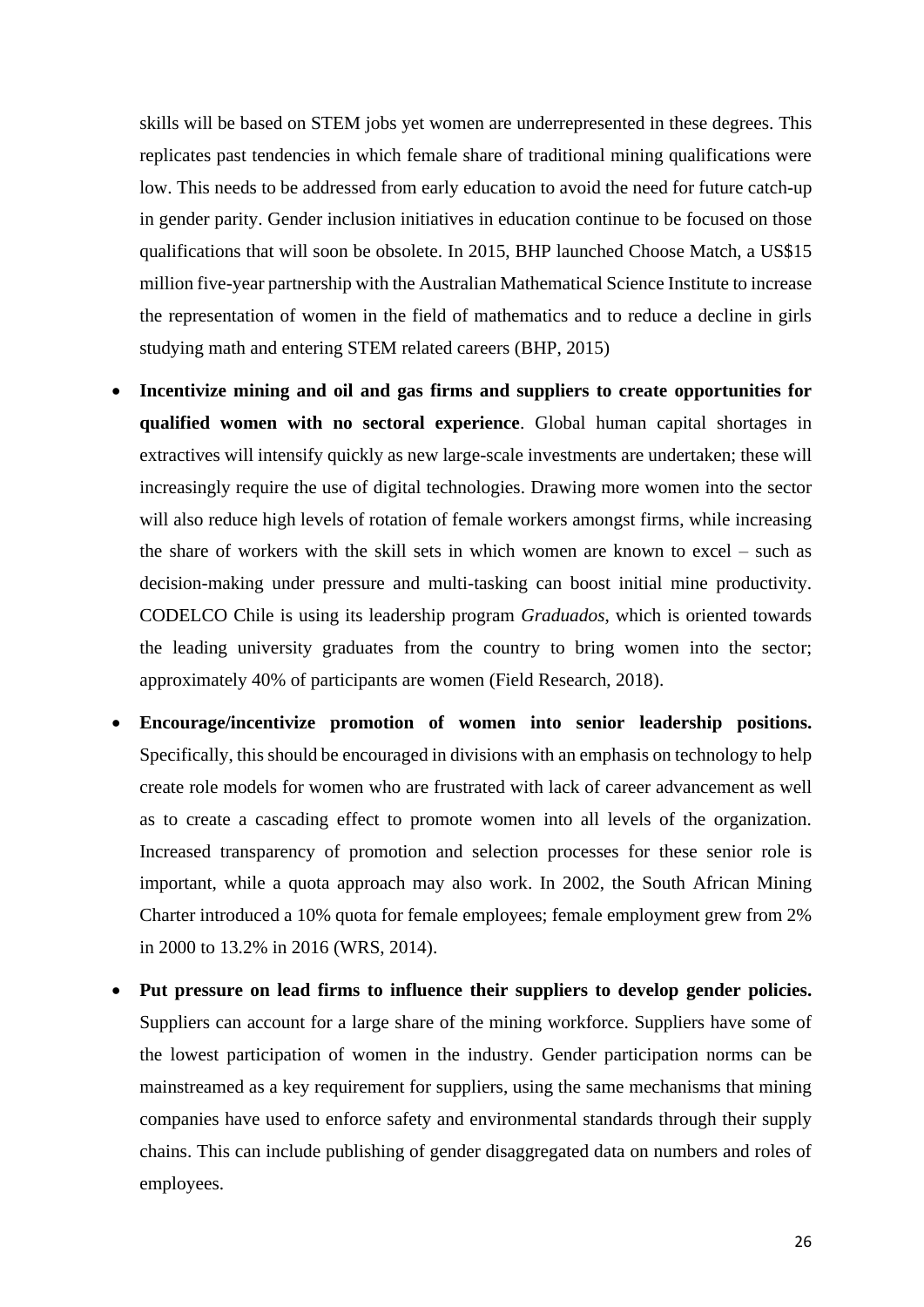### **Bibliography**

- Consejo Minero. (2018). Cifras Actualizadas de la Minería: Consejo Minero. [https://consejominero.cl/wp-content/uploads/2018/10/Cifras-actualizadas-de-la](https://consejominero.cl/wp-content/uploads/2018/10/Cifras-actualizadas-de-la-miner%C3%ADa-Octubre-2018.pdf)[miner%C3%ADa-Octubre-2018.pdf.](https://consejominero.cl/wp-content/uploads/2018/10/Cifras-actualizadas-de-la-miner%C3%ADa-Octubre-2018.pdf)
- Abrahamsson, Lena, Eugenia Segerstedt, Magnus Nygren, Jan Johansson, Bo Johansson, Ida Edman, and Amanda Akerlund. (2014). Gender, Diversity and Work Conditions in Mining: Lulea University of Technology. [https://www.diva](https://www.diva-portal.org/smash/get/diva2:995297/FULLTEXT01.pdf)[portal.org/smash/get/diva2:995297/FULLTEXT01.pdf.](https://www.diva-portal.org/smash/get/diva2:995297/FULLTEXT01.pdf)
- Albornoz, Laura. (2016). Diversidad de Género en Mineria: ¿Como Damos el Siguiente Paso? [http://conicyt.cl/gendersummit12/wp-content/uploads/2017/12/1-Laura-Albornoz-](http://conicyt.cl/gendersummit12/wp-content/uploads/2017/12/1-Laura-Albornoz-Conicyt.pdf)[Conicyt.pdf.](http://conicyt.cl/gendersummit12/wp-content/uploads/2017/12/1-Laura-Albornoz-Conicyt.pdf)
- Alta Ley. (2018). Plataforma de Innovación Abierta Expande. Retrieved November, 26, 2018, from [http://programaaltaley.cl/proyectos/plataforma-de-innovacion-abierta](http://programaaltaley.cl/proyectos/plataforma-de-innovacion-abierta-expande/)[expande/.](http://programaaltaley.cl/proyectos/plataforma-de-innovacion-abierta-expande/)
- AMMA. (2018). Submission to the Senate Select Committee on the Future of Work and Workers: Australian Resources and Energy Group. [https://www.aph.gov.au/Parliamentary\\_Business/Committees/Senate/Future\\_of\\_Work](https://www.aph.gov.au/Parliamentary_Business/Committees/Senate/Future_of_Work_and_Workers/FutureofWork/Report) [\\_and\\_Workers/FutureofWork/Report.](https://www.aph.gov.au/Parliamentary_Business/Committees/Senate/Future_of_Work_and_Workers/FutureofWork/Report)
- Baggaley, Kate. (2017). Robots are Replacing Humans in the World's Mines. Here's why. . *MACH, Technology* Retrieved November, 16, 2018, from [https://www.nbcnews.com/mach/science/robots-are-replacing-humans-world-s-mines](https://www.nbcnews.com/mach/science/robots-are-replacing-humans-world-s-mines-here-s-why-ncna831631)[here-s-why-ncna831631.](https://www.nbcnews.com/mach/science/robots-are-replacing-humans-world-s-mines-here-s-why-ncna831631)
- Bamber, Penny , Karina Fernandez-Stark and Gary Gereffi. (2016). Peru in the Mining Equipment Global Value Chain: Opportunities for Upgrading.: Duke University, Center on Globalization, Governance & Competitiveness.
- BHP. (2013). Integrated Remote Operations Centre (IROC): BHP Billiton. [http://classic.globalio.com/fileshare/IROC-Brochure-201305031.pdf.](http://classic.globalio.com/fileshare/IROC-Brochure-201305031.pdf)
- ---. (2015). The BHP Billiton Foundation Helps Girls To Choose Maths. *News Releases* Retrieved January, 11, 2019, from [https://www.bhp.com/media-and-insights/news](https://www.bhp.com/media-and-insights/news-releases/2015/04/the-bhp-billiton-foundation-helps-girls-to-choose-maths)[releases/2015/04/the-bhp-billiton-foundation-helps-girls-to-choose-maths.](https://www.bhp.com/media-and-insights/news-releases/2015/04/the-bhp-billiton-foundation-helps-girls-to-choose-maths)
- ---. (2016). Sustainability Report BHP Chile 2016: BHP. [https://www.bhp.com/-](https://www.bhp.com/-/media/documents/media/reports-and-presentations/2017/170807_bhpsustainabiltiyreportbhpchile2016.pdf) [/media/documents/media/reports-and](https://www.bhp.com/-/media/documents/media/reports-and-presentations/2017/170807_bhpsustainabiltiyreportbhpchile2016.pdf)[presentations/2017/170807\\_bhpsustainabiltiyreportbhpchile2016.pdf.](https://www.bhp.com/-/media/documents/media/reports-and-presentations/2017/170807_bhpsustainabiltiyreportbhpchile2016.pdf)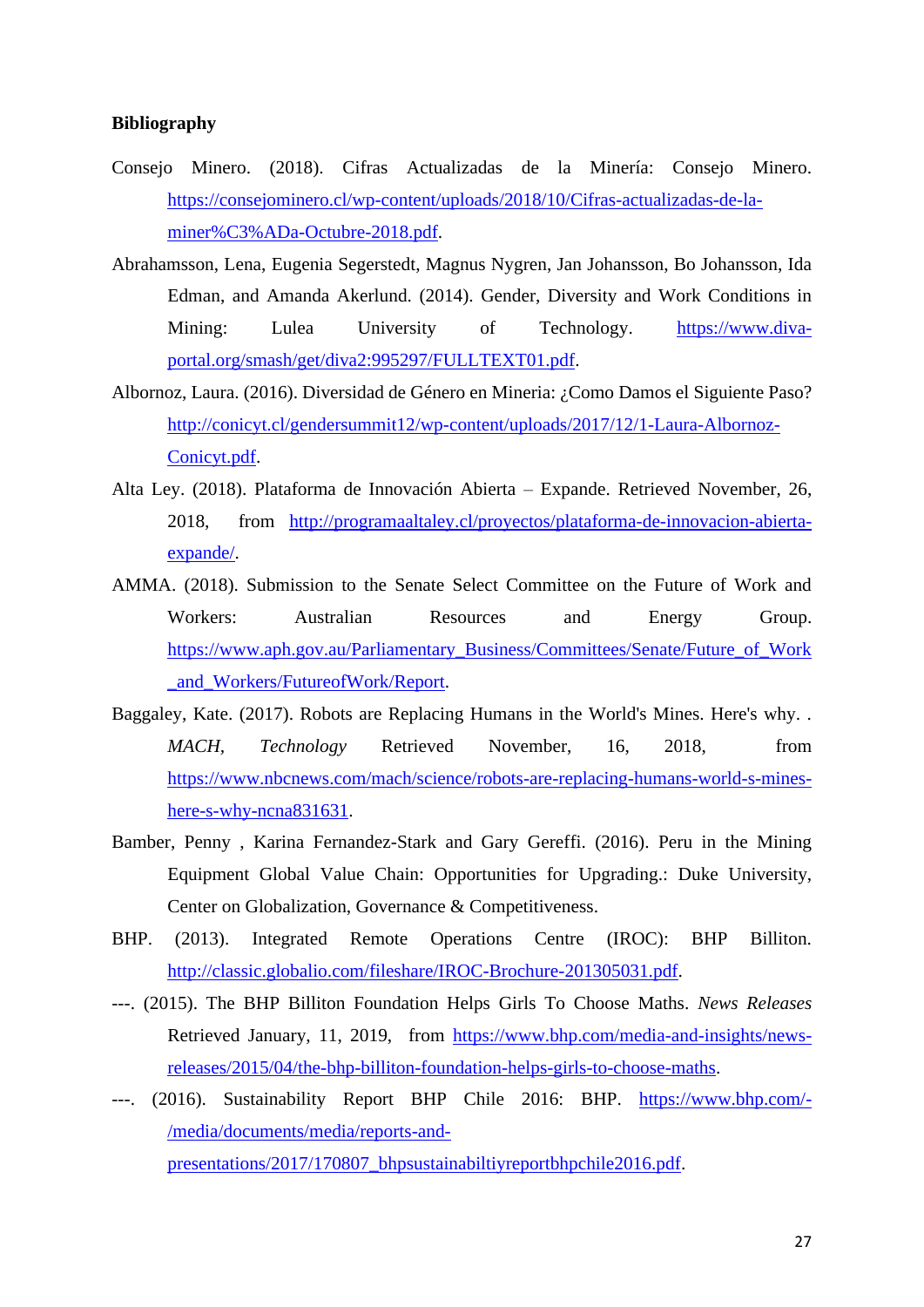- ---. (2018). Inclusión y Diversidad en BHP: BHP. [http://www.aminerals.cl/media/5542/seminario-mujer-en-mineria\\_bhp-19042018.pdf.](http://www.aminerals.cl/media/5542/seminario-mujer-en-mineria_bhp-19042018.pdf)
- Bonomelli, Aldo. (2017). Estrategia Digital CODELCO: CODELCO. https://congreso.expomin.cl/descargas/presentaciones/5 Codelco miercoles 25 am/3 [\\_Aldo\\_Bonomelli\\_Codelco\\_\(modulo\\_I\).pdf.](https://congreso.expomin.cl/descargas/presentaciones/5_Codelco_miercoles_25_am/3_Aldo_Bonomelli_Codelco_(modulo_I).pdf)
- Bughin, Jacques, Eric Hazan, Susan Lund, Peter Dahlström, Anna Wiesinger, and Amresh Subramaniam. (2018). Skill Shift Automation and the Future of the Workforce [https://www.mckinsey.com/~/media/McKinsey/Featured%20Insights/Future%20of%](https://www.mckinsey.com/~/media/McKinsey/Featured%20Insights/Future%20of%20Organizations/Skill%20shift%20Automation%20and%20the%20future%20of%20the%20workforce/MGI-Skill-Shift-Automation-and-future-of-the-workforce-May-2018.ashx) [20Organizations/Skill%20shift%20Automation%20and%20the%20future%20of%20t](https://www.mckinsey.com/~/media/McKinsey/Featured%20Insights/Future%20of%20Organizations/Skill%20shift%20Automation%20and%20the%20future%20of%20the%20workforce/MGI-Skill-Shift-Automation-and-future-of-the-workforce-May-2018.ashx) [he%20workforce/MGI-Skill-Shift-Automation-and-future-of-the-workforce-May-](https://www.mckinsey.com/~/media/McKinsey/Featured%20Insights/Future%20of%20Organizations/Skill%20shift%20Automation%20and%20the%20future%20of%20the%20workforce/MGI-Skill-Shift-Automation-and-future-of-the-workforce-May-2018.ashx)[2018.ashx.](https://www.mckinsey.com/~/media/McKinsey/Featured%20Insights/Future%20of%20Organizations/Skill%20shift%20Automation%20and%20the%20future%20of%20the%20workforce/MGI-Skill-Shift-Automation-and-future-of-the-workforce-May-2018.ashx)
- Cambero, Fabian. (2018). Chile Expects \$65.75 Billion Investment in Mining Industry over 10 Years. *Commodities* Retrieved November, 26, 2018, from [https://www.reuters.com/article/us-chile-copper/chile-expects-65-75-billion](https://www.reuters.com/article/us-chile-copper/chile-expects-65-75-billion-investment-in-mining-industry-over-10-years-idUSKCN1LG26J)[investment-in-mining-industry-over-10-years-idUSKCN1LG26J.](https://www.reuters.com/article/us-chile-copper/chile-expects-65-75-billion-investment-in-mining-industry-over-10-years-idUSKCN1LG26J)
- CODELCO. (2007). CODELCO es la Primera Empresa de la Gran Minería que Suscribe Programa Iguala del SERNAM. *Prensa* Retrieved November, 26, 2018, from [https://www.codelco.com/codelco-es-la-primera-empresa-de-la-gran-mineria-que](https://www.codelco.com/codelco-es-la-primera-empresa-de-la-gran-mineria-que-suscribe-programa/prontus_codelco/2011-02-19/221353.html)[suscribe-programa/prontus\\_codelco/2011-02-19/221353.html.](https://www.codelco.com/codelco-es-la-primera-empresa-de-la-gran-mineria-que-suscribe-programa/prontus_codelco/2011-02-19/221353.html)
- ---. (2017). Ministro Sudafricano Visitó Centro Operaciones Remotas de la División Ministro Hales. *Ministro Hales* Retrieved November, 26, 2018, from [https://www.codelco.com/nuevas-operaciones-contaran-con-centro-integrado-de](https://www.codelco.com/nuevas-operaciones-contaran-con-centro-integrado-de-operaciones/prontus_codelco/2014-01-07/172555.htmlhttps:/issuu.com/revistamch/docs/mch_366/22)[operaciones/prontus\\_codelco/2014-01-](https://www.codelco.com/nuevas-operaciones-contaran-con-centro-integrado-de-operaciones/prontus_codelco/2014-01-07/172555.htmlhttps:/issuu.com/revistamch/docs/mch_366/22)

[07/172555.htmlhttps://issuu.com/revistamch/docs/mch\\_366/22.](https://www.codelco.com/nuevas-operaciones-contaran-con-centro-integrado-de-operaciones/prontus_codelco/2014-01-07/172555.htmlhttps:/issuu.com/revistamch/docs/mch_366/22)

- ---. (2018a). Incorporar más Talento Femenino: una Necesidad de la Industria. *Recursos Humanos* Retrieved November, 26, 2018,
- ---. (2018b). Minera Gaby. *Nosotros* Retrieved November, 26, 2018, from [https://www.codelco.com/minera-gaby/prontus\\_codelco/2011-02-25/111725.html.](https://www.codelco.com/minera-gaby/prontus_codelco/2011-02-25/111725.html)
- ---. (2018c). Nuevas Operaciones Contarán con Centro Integrado de Operaciones. Retrieved November, 26, 2018, from [https://www.codelco.com/nuevas-operaciones-contaran](https://www.codelco.com/nuevas-operaciones-contaran-con-centro-integrado-de-operaciones/prontus_codelco/2014-01-07/172555.htmlhttps:/issuu.com/revistamch/docs/mch_366/22)[con-centro-integrado-de-operaciones/prontus\\_codelco/2014-01-](https://www.codelco.com/nuevas-operaciones-contaran-con-centro-integrado-de-operaciones/prontus_codelco/2014-01-07/172555.htmlhttps:/issuu.com/revistamch/docs/mch_366/22) [07/172555.htmlhttps://issuu.com/revistamch/docs/mch\\_366/22.](https://www.codelco.com/nuevas-operaciones-contaran-con-centro-integrado-de-operaciones/prontus_codelco/2014-01-07/172555.htmlhttps:/issuu.com/revistamch/docs/mch_366/22)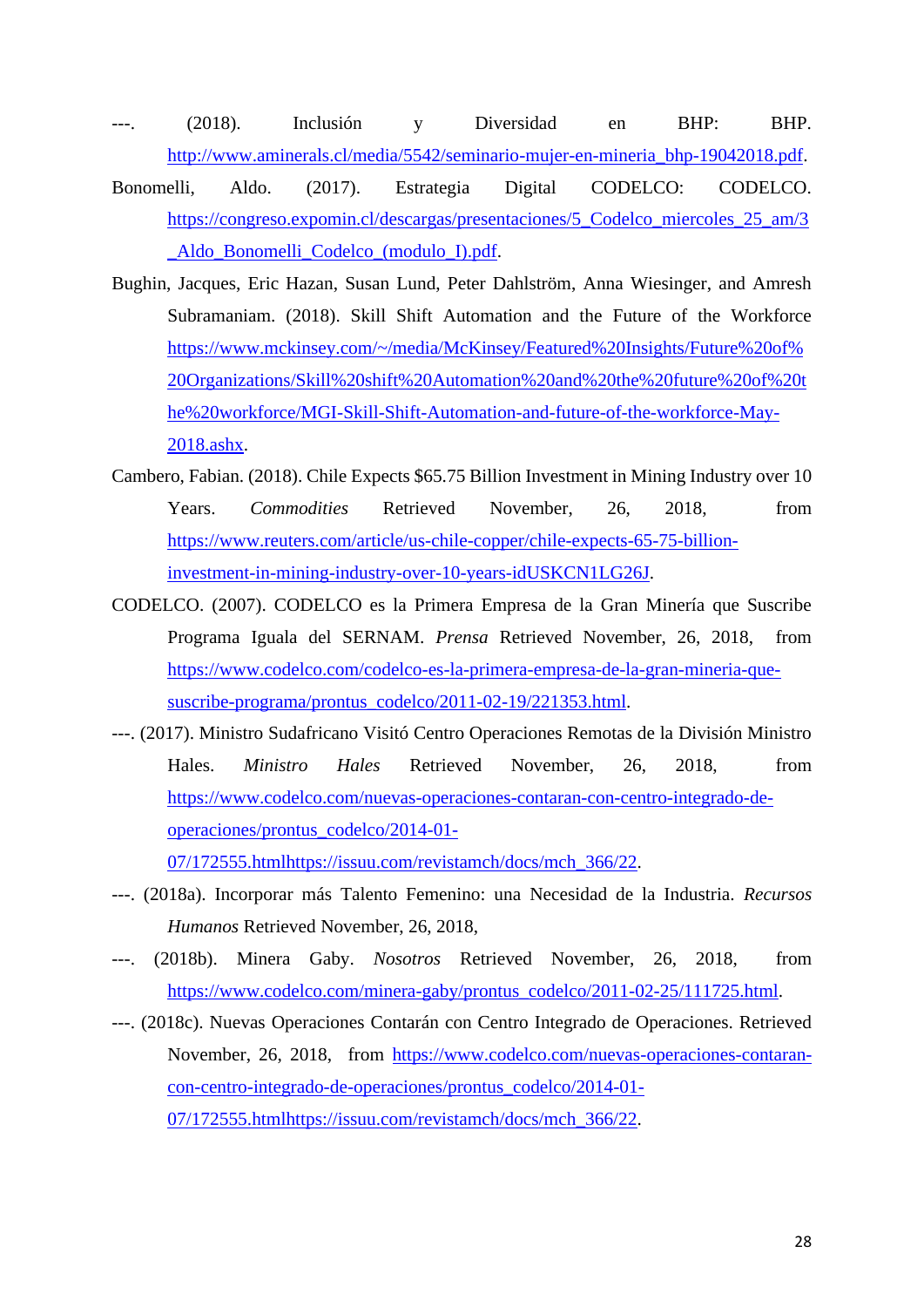- Comunidad Mujer. (2018). Género, Educación y Trabajo: Avances, Contrastes y Retos de Tres Generaciones. [http://www.comunidadmujer.cl/biblioteca-publicaciones/wp](http://www.comunidadmujer.cl/biblioteca-publicaciones/wp-content/uploads/2018/10/INFORME-GET-2018_Tres-Generaciones.pdf)[content/uploads/2018/10/INFORME-GET-2018\\_Tres-Generaciones.pdf.](http://www.comunidadmujer.cl/biblioteca-publicaciones/wp-content/uploads/2018/10/INFORME-GET-2018_Tres-Generaciones.pdf)
- Connell, Cecilia and David Claughton. (2018). Women in Mining: Dig the Changing Face of Australia's Mining Industry. Retrieved November, 13, 2018, from [https://www.abc.net.au/news/2018-05-22/dig-the-changing-face-of-mining-as](https://www.abc.net.au/news/2018-05-22/dig-the-changing-face-of-mining-as-women-make-inroads/9786020)[women-make-inroads/9786020.](https://www.abc.net.au/news/2018-05-22/dig-the-changing-face-of-mining-as-women-make-inroads/9786020)
- Credit Suisse. (2016). The CS Gender 3000: The Reward for Change: Credit Suisse. [https://glg.it/assets/docs/csri-gender-3000.pdf.](https://glg.it/assets/docs/csri-gender-3000.pdf)
- Delgado, Jamie Barrientos, Paulina Salinas Meruane, Pablo Rojas Varas, and Patricio Meza Opao. (2009). "Minería, Género y Cultura. Una Aproximación Etnográfica a Espacios de Esparcimiento y Diversión Masculina en el Norte de Chile." *Revista De Antropología Iberoamericana, 4*(3): 385-408.
- Deloitte. (2017). Future of Work in Mining: Attracting, Developing and Retaining Talent: Deloitte/NORCAT. [https://www2.deloitte.com/content/dam/Deloitte/global/Documents/Energy-and-](https://www2.deloitte.com/content/dam/Deloitte/global/Documents/Energy-and-Resources/deloitte-norcat-future-work-in-mining.pdf)[Resources/deloitte-norcat-future-work-in-mining.pdf.](https://www2.deloitte.com/content/dam/Deloitte/global/Documents/Energy-and-Resources/deloitte-norcat-future-work-in-mining.pdf)
- Dirección del Trabajo. (2018). Codigo del Trabajo, Artículo 15 Transitorio. Retrieved November, 26, 2018, from [http://www.dt.gob.cl/legislacion/1624/w3-propertyvalue-](http://www.dt.gob.cl/legislacion/1624/w3-propertyvalue-157248.html)[157248.html.](http://www.dt.gob.cl/legislacion/1624/w3-propertyvalue-157248.html)
- Durrant-Whyte, Hugh, Ryan Geraghty, Ferran Pujol, and Richard Shellschop. (2015). How Digital Innovation Can Improve Mining Productivity. Retrieved November, 26, 2018, from [https://www.mckinsey.com/industries/metals-and-mining/our-insights/how](https://www.mckinsey.com/industries/metals-and-mining/our-insights/how-digital-innovation-can-improve-mining-productivity)[digital-innovation-can-improve-mining-productivity.](https://www.mckinsey.com/industries/metals-and-mining/our-insights/how-digital-innovation-can-improve-mining-productivity)
- El Rancagüino. (2018). En Centro Integrado de Operaciones se Monitorean Operaciones en la Mina en el Teniente. Retrieved November, 26, 2018, from [https://www.elrancaguino.cl/2018/04/03/en-centro-integrado-de-operaciones-se](https://www.elrancaguino.cl/2018/04/03/en-centro-integrado-de-operaciones-se-monitorean-operaciones-en-la-mina-en-el-teniente/)[monitorean-operaciones-en-la-mina-en-el-teniente/.](https://www.elrancaguino.cl/2018/04/03/en-centro-integrado-de-operaciones-se-monitorean-operaciones-en-la-mina-en-el-teniente/)
- Field Research. (2018). Field Research. Personal communication with Industry Stakeholders by Karina Fernandez-Stark and Penny Bamber.
- Fortune. (2016). 40 Under 40. Retrieved November, 28, 2018, from [http://fortune.com/40](http://fortune.com/40-under-40/2016/tim-ferriss-28/) [under-40/2016/tim-ferriss-28/.](http://fortune.com/40-under-40/2016/tim-ferriss-28/)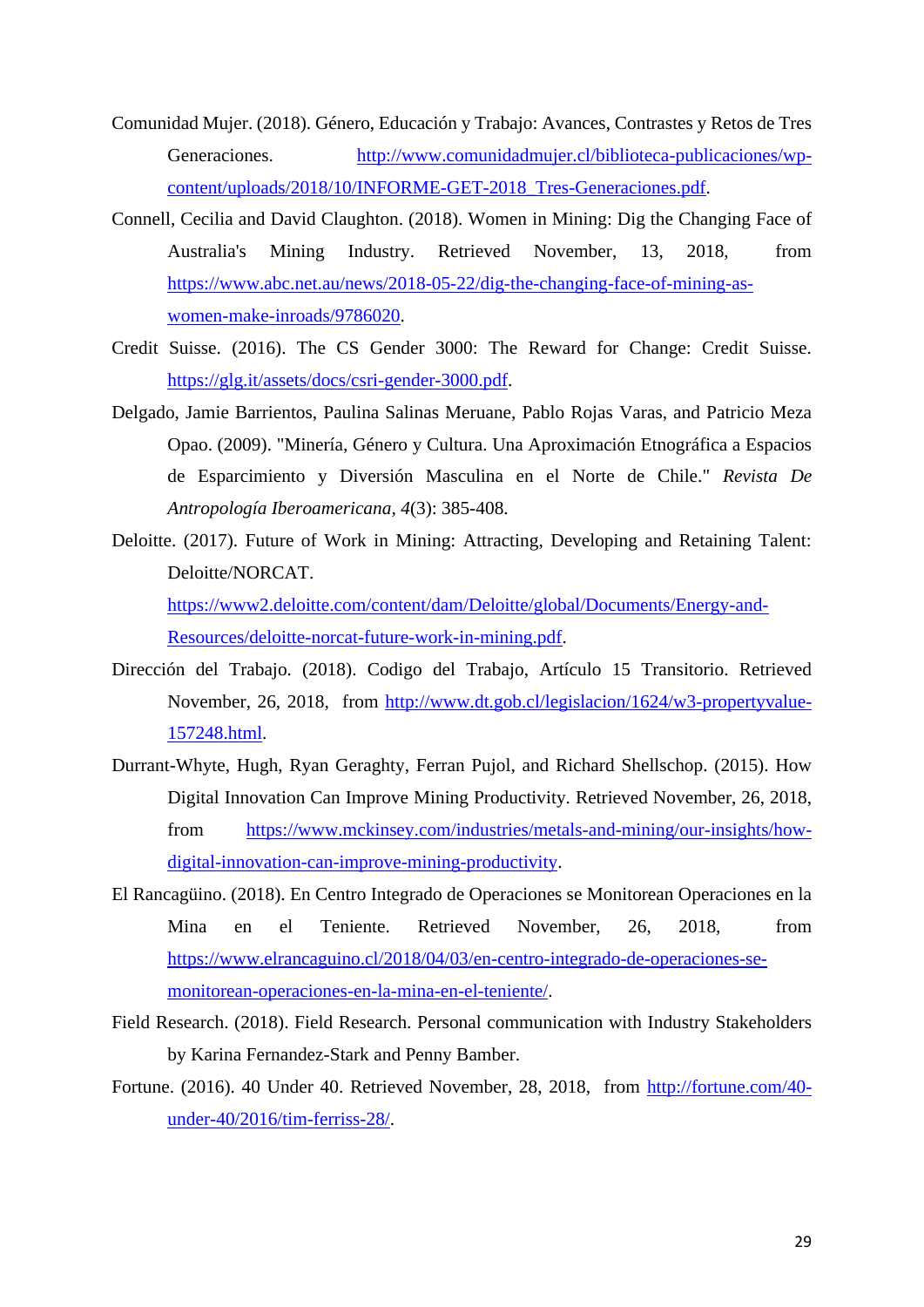- Grubic, Tonci and Joe Peppard. (2016). "Servitized manufacturing firms competing through remote monitoring technology." *Journal of Manufacturing Technology Management, 27*(2): 154-184.
- GSA. (2015). Achieving Women's Equality. South Australia Women's Policy: Government of South Australia. [https://www.officeforwomen.sa.gov.au/\\_\\_data/assets/pdf\\_file/0010/29656/FINAL-](https://www.officeforwomen.sa.gov.au/__data/assets/pdf_file/0010/29656/FINAL-AWE-Womens-Policy-CONTENT.pdf)[AWE-Womens-Policy-CONTENT.pdf.](https://www.officeforwomen.sa.gov.au/__data/assets/pdf_file/0010/29656/FINAL-AWE-Womens-Policy-CONTENT.pdf)
- Guzmán, David. (2017). Requisitos para la Remotización en CODELCO: Universidad De Chile. Facultad De Ciencias Físicas Y Matemáticas. Departamento De Ingeniería Industria. [http://repositorio.uchile.cl/bitstream/handle/2250/147498/Requisitos-para](http://repositorio.uchile.cl/bitstream/handle/2250/147498/Requisitos-para-la-remotizacion-en-Codelco.pdf?sequence=1)[la-remotizacion-en-Codelco.pdf?sequence=1.](http://repositorio.uchile.cl/bitstream/handle/2250/147498/Requisitos-para-la-remotizacion-en-Codelco.pdf?sequence=1)
- IWiM. (2017). Women in Mining. Can a Mining Law Unlock the Potential of Women? : Adam Smith International and International Women in Mining.
- Jenkins, Katy. (2014). "Women, Mining and Development: An Emerging Research Agenda." *The Extractive Industries and Society, 1*(2): 329 - 339.
- Jenny, Katharina. (2018). Mujeres en la Minería: la Cuota es la Base, hoy Necesitamos un Cambio Cultural. *La Tercera* Retrieved November, 26, 2018, from [https://www.latercera.com/opinion/noticia/mujeres-la-mineria-la-cuota-la-base-hoy](https://www.latercera.com/opinion/noticia/mujeres-la-mineria-la-cuota-la-base-hoy-necesitamos-cambio-cultural/136915/)[necesitamos-cambio-cultural/136915/.](https://www.latercera.com/opinion/noticia/mujeres-la-mineria-la-cuota-la-base-hoy-necesitamos-cambio-cultural/136915/)
- Karakaya, Emrah and Cali Nuur. (2018). "Social Sciences and the Mining Sector: Some Insights into Recent Research Trends." *Resources Policy, 58*(October 2018): 257 - 267.
- Kasper, Jason. (2018, March 28, 2018). Maintenance Battle is On: Digital Thread to Determine Winners. *Industry Week*.
- Kohler, Jeffery L. (2014). "Looking ahead to Significant Improvements in Mining Safety and Health Through Innovative Research and Effective Diffusion into the Industry." *International Journal of Mining Science and Technology, 25*(3): 325 - 332.
- Komatsu. (2010). Views. Promoting Customer Communication. [https://webassets.komatsu.eu/displayMagazine.ashx?fileid=79939.](https://webassets.komatsu.eu/displayMagazine.ashx?fileid=79939)
- Lahiri-Dutt, Kuntala. (2012). "The Shifting Gender of Coal: Feminist Musings on Women's Work in Indian Collieries." *Journal of South Asian Studies, 35*(2): 456-476.
- Ledwaba, Sally Kebaabetswe. (2017). *Breaking Down Gender Barriers: Exploring Experiences of Underground Female Mine Workers in a Mining Company.* University of the Witwatersrand.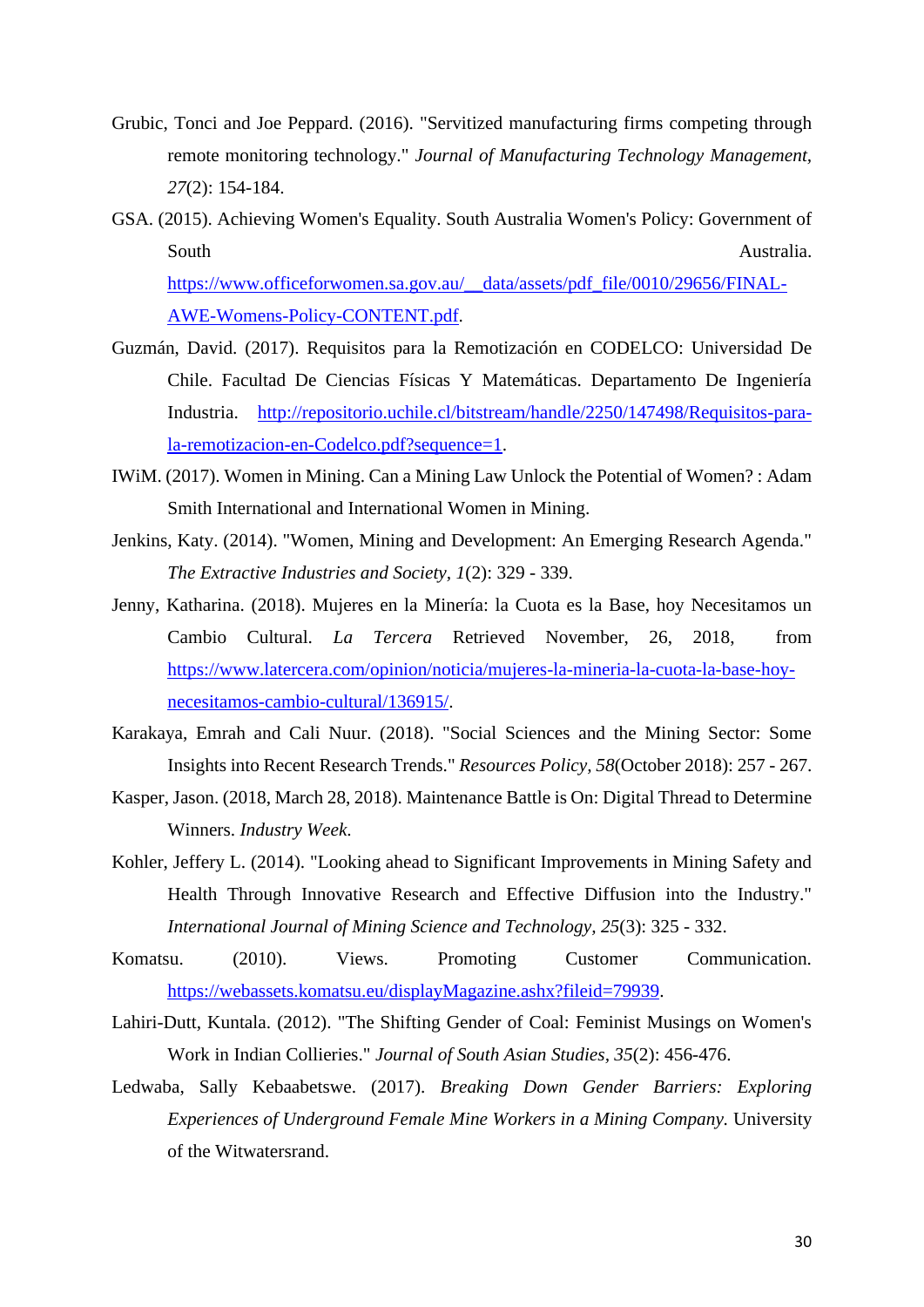- Macdonald, Catherine. (2017). The Role of Gender in the Extractives Industries. Helsinki, Finland: United Nations University World Institute for Development Economics Research.
- Mather, Mara and Nichole R Lighthall. (2012). "Both Risk and Reward are Processed Differently in Decisions Made Under Stress." *Current Directions In Psychological Science 21*(2): 36-41.
- MCH. (2018a). División Ministro Hales: Minería para el siglo XXI. Retrieved November, 26, 2018, from [http://www.mch.cl/reportajes/division-ministro-hales-mineria-siglo-xxi/.](http://www.mch.cl/reportajes/division-ministro-hales-mineria-siglo-xxi/)
- ---. (2018b). Mujeres en Altos Cargos de la Minería: Casos en BHP Y Antofagasta Minerals. Retrieved November, 26, 2018, from [http://www.mch.cl/2018/08/02/mujeres-en-altos](http://www.mch.cl/2018/08/02/mujeres-en-altos-cargos-de-la-mineria-casos-en-bhp-y-antofagasta-minerals/)[cargos-de-la-mineria-casos-en-bhp-y-antofagasta-minerals/.](http://www.mch.cl/2018/08/02/mujeres-en-altos-cargos-de-la-mineria-casos-en-bhp-y-antofagasta-minerals/)
- ---. (2018c). Presencia de la Mujer en Cargos Clave de la Industria: Todavía Pocas, pero de Menos a Más. Retrieved November, 26, 2018, from [http://www.mch.cl/reportajes/presencia-la-mujer-cargos-clave-la-industria-todavia](http://www.mch.cl/reportajes/presencia-la-mujer-cargos-clave-la-industria-todavia-pocas-menos-mas/)[pocas-menos-mas/.](http://www.mch.cl/reportajes/presencia-la-mujer-cargos-clave-la-industria-todavia-pocas-menos-mas/)
- McKinsey Global Institute. (2017). Making it in America: Revitalizing US Manufacturing. November. [https://www.mckinsey.com/~/media/McKinsey/Featured%20Insights/Americas/Maki](https://www.mckinsey.com/~/media/McKinsey/Featured%20Insights/Americas/Making%20it%20in%20America%20Revitalizing%20US%20manufacturing/Making-it-in-America-Revitalizing-US-manufacturing-Full-report.ashx)

[ng%20it%20in%20America%20Revitalizing%20US%20manufacturing/Making-it-in-](https://www.mckinsey.com/~/media/McKinsey/Featured%20Insights/Americas/Making%20it%20in%20America%20Revitalizing%20US%20manufacturing/Making-it-in-America-Revitalizing-US-manufacturing-Full-report.ashx)[America-Revitalizing-US-manufacturing-Full-report.ashx.](https://www.mckinsey.com/~/media/McKinsey/Featured%20Insights/Americas/Making%20it%20in%20America%20Revitalizing%20US%20manufacturing/Making-it-in-America-Revitalizing-US-manufacturing-Full-report.ashx)

- Meller, Patricio. (2003). El Cobre Chileno y la Política Minera: CIEPLAN. [http://www.cieplan.org/media/publicaciones/archivos/57/Capitulo\\_1.pdf.](http://www.cieplan.org/media/publicaciones/archivos/57/Capitulo_1.pdf)
- MiHR. (2018). Women in Mining. Retrieved November, 27, 2018, from [https://www.mihr.ca/diversity-inclusion/women-in-mining.](https://www.mihr.ca/diversity-inclusion/women-in-mining)
- MINCOSA. (2017). Women in Mining in South Africa. Fact Sheet. : Minerals Council South Africa. [https://www.mineralscouncil.org.za/industry-news/publications/fact](https://www.mineralscouncil.org.za/industry-news/publications/fact-sheets/send/3-fact-sheets/424-women-in-mining)[sheets/send/3-fact-sheets/424-women-in-mining.](https://www.mineralscouncil.org.za/industry-news/publications/fact-sheets/send/3-fact-sheets/424-women-in-mining)
- Mining Council. (2018). Cifras Actualizadas de la Minería: Consejo Minero. [https://consejominero.cl/wp-content/uploads/2018/10/Cifras-actualizadas-de-la](https://consejominero.cl/wp-content/uploads/2018/10/Cifras-actualizadas-de-la-miner%C3%ADa-Octubre-2018.pdf)[miner%C3%ADa-Octubre-2018.pdf.](https://consejominero.cl/wp-content/uploads/2018/10/Cifras-actualizadas-de-la-miner%C3%ADa-Octubre-2018.pdf)
- Mining Skills Council. (2017). Cap. 3.6. Participación de las Mujeres en la Industria: Mining Skills Council. [http://herramientas.ccm.cl/eflm/capitulo3.html#capituloTres-Seis.](http://herramientas.ccm.cl/eflm/capitulo3.html#capituloTres-Seis)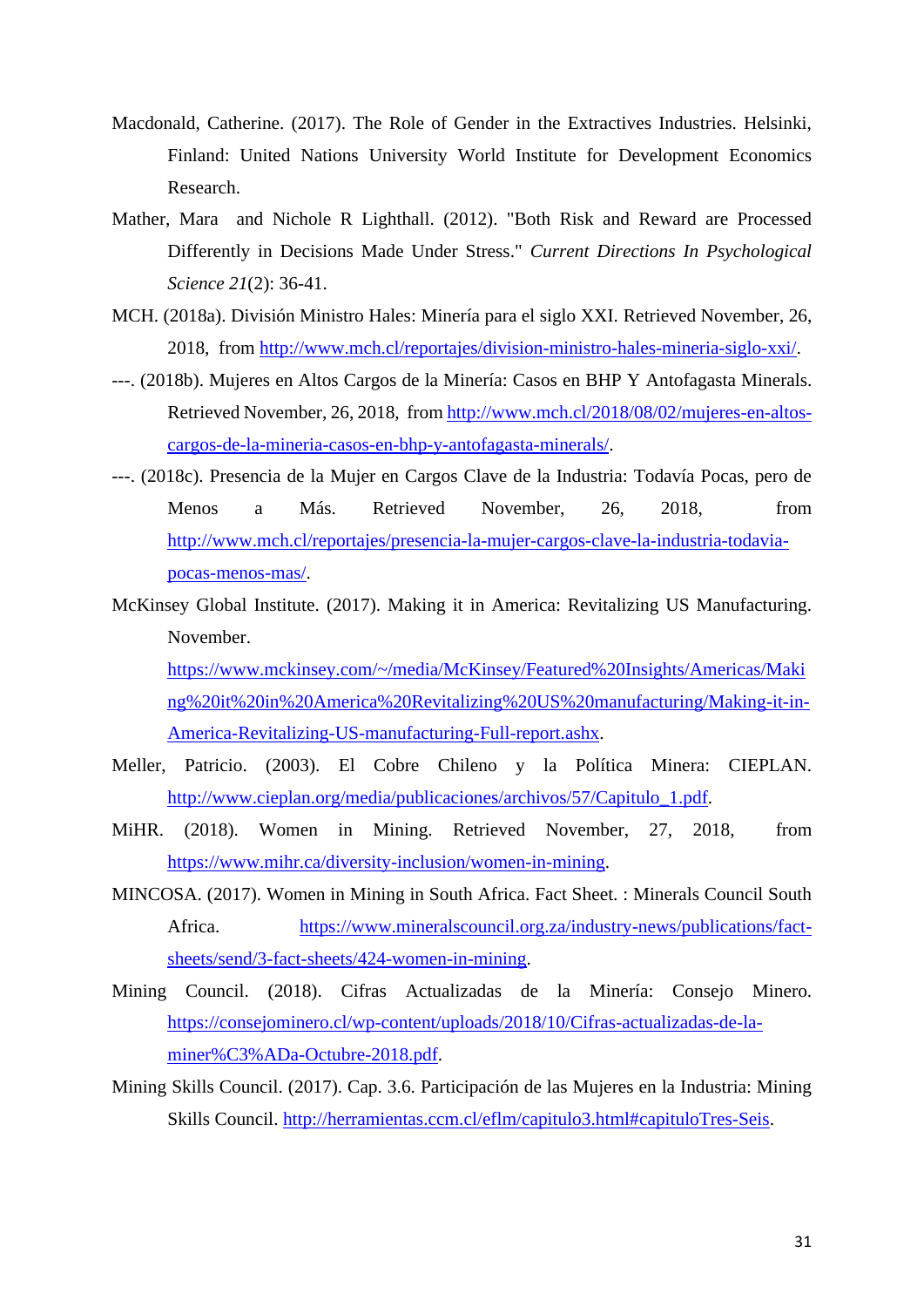- ---. (2018). Impacto de las Nuevas Tecnologías en las Competencias Requeridas por la Industria Minera: Mining Skills Council and Fundación Chile. [https://fch.cl/wp](https://fch.cl/wp-content/uploads/2018/05/Impacto-de-las-nuevas-tecnologias.pdf)[content/uploads/2018/05/Impacto-de-las-nuevas-tecnologias.pdf.](https://fch.cl/wp-content/uploads/2018/05/Impacto-de-las-nuevas-tecnologias.pdf)
- Ministerio de Educación. (2018). Buscador de Empleabilidad e Ingresos. Retrieved November, 26, 2018, from [http://www.mifuturo.cl/index.php/futuro-laboral/buscador-por-carrera](http://www.mifuturo.cl/index.php/futuro-laboral/buscador-por-carrera-d-institucion?view=empleabilidad&tecnico=false&cmbtipos=0&cmbinstituciones=0&cmbcarreras=0&order_field=c.ingreso_promedio&order=DESC)[d-](http://www.mifuturo.cl/index.php/futuro-laboral/buscador-por-carrera-d-institucion?view=empleabilidad&tecnico=false&cmbtipos=0&cmbinstituciones=0&cmbcarreras=0&order_field=c.ingreso_promedio&order=DESC)

[institucion?view=empleabilidad&tecnico=false&cmbtipos=0&cmbinstituciones=0&c](http://www.mifuturo.cl/index.php/futuro-laboral/buscador-por-carrera-d-institucion?view=empleabilidad&tecnico=false&cmbtipos=0&cmbinstituciones=0&cmbcarreras=0&order_field=c.ingreso_promedio&order=DESC) [mbcarreras=0&order\\_field=c.ingreso\\_promedio&order=DESC.](http://www.mifuturo.cl/index.php/futuro-laboral/buscador-por-carrera-d-institucion?view=empleabilidad&tecnico=false&cmbtipos=0&cmbinstituciones=0&cmbcarreras=0&order_field=c.ingreso_promedio&order=DESC)

- MiRH. (2016). Strengthening Mining's Talent Alloy: Mining Industry Human Resources Council. [https://www.mihr.ca/pdf/MiHR\\_Gender\\_Report\\_EN\\_WEB.pdf.](https://www.mihr.ca/pdf/MiHR_Gender_Report_EN_WEB.pdf)
- OECD. (2018). Production Transformation Policy Review of Chile. Reaping the Benefits of New Frontiers. Assessment and Recommendations. [http://www.oecd.org/dev/PTPR](http://www.oecd.org/dev/PTPR-of-Chile-Assessments-and-recommendations.pdf)[of-Chile-Assessments-and-recommendations.pdf.](http://www.oecd.org/dev/PTPR-of-Chile-Assessments-and-recommendations.pdf)
- Oshokoya, P.O. and M.N.M. Tetteh. (2018). "Mine-of-the-Future: How is Africa Prepared from a Mineral and Mining Engineering Education Perspective?". *Resources Policy, 56*: 125 - 133.
- Peetz, David, Georgina Murray and Olav Muurlink. (2014). "Work-Life Interference and Gender in the Mining and Energy Industry." *Labour and Industry, 24*(4): 286-301.
- Pérez-Cueto, Constanza. (2018). Mia Gous, la Primera Gerenta General de la Gran Minería en Chile. Retrieved November, 26, 2018, from [https://www.latercera.com/pulso/noticia/mia-gous-la-primera-gerenta-general-la-gran](https://www.latercera.com/pulso/noticia/mia-gous-la-primera-gerenta-general-la-gran-mineria-chile/191269/)[mineria-chile/191269/#.](https://www.latercera.com/pulso/noticia/mia-gous-la-primera-gerenta-general-la-gran-mineria-chile/191269/)
- Porter, Michael, Eric Snow and Kathleen Mitford. (2014). "Strategic Choices in Building the Smart Connected Mine." *Harvard Business Review*.
- RTM. (2016a). La Minería del Futuro ya nos Dejó en el Pasado. Retrieved November, 26, 2018, fro[m http://www.revistatecnicosmineros.com/2016/08/la-mineria-del-futuro-ya](http://www.revistatecnicosmineros.com/2016/08/la-mineria-del-futuro-ya-nos-dejo-en-el-pasado/)[nos-dejo-en-el-pasado/.](http://www.revistatecnicosmineros.com/2016/08/la-mineria-del-futuro-ya-nos-dejo-en-el-pasado/)
- ---. (2016b). Las Mujeres de Antofagasta Minerals. Retrieved November, 26, 2018, from [http://www.revistatecnicosmineros.com/2016/03/las-mujeres-de-antofagasta](http://www.revistatecnicosmineros.com/2016/03/las-mujeres-de-antofagasta-minerals/)[minerals/.](http://www.revistatecnicosmineros.com/2016/03/las-mujeres-de-antofagasta-minerals/)
- SERNAM. (2013). Aprueba Convenio de Colaboración Celebrado entre el Servicio Nacional de la Mujer y el Instituto Nacional de Normalización. Resolución Exenta N°1148: SERNAM. May 14, 2013. [https://transparencia.sernam.cl/docs/2013/05/16\\_01148\\_20130610\\_105448.pdf.](https://transparencia.sernam.cl/docs/2013/05/16_01148_20130610_105448.pdf)

32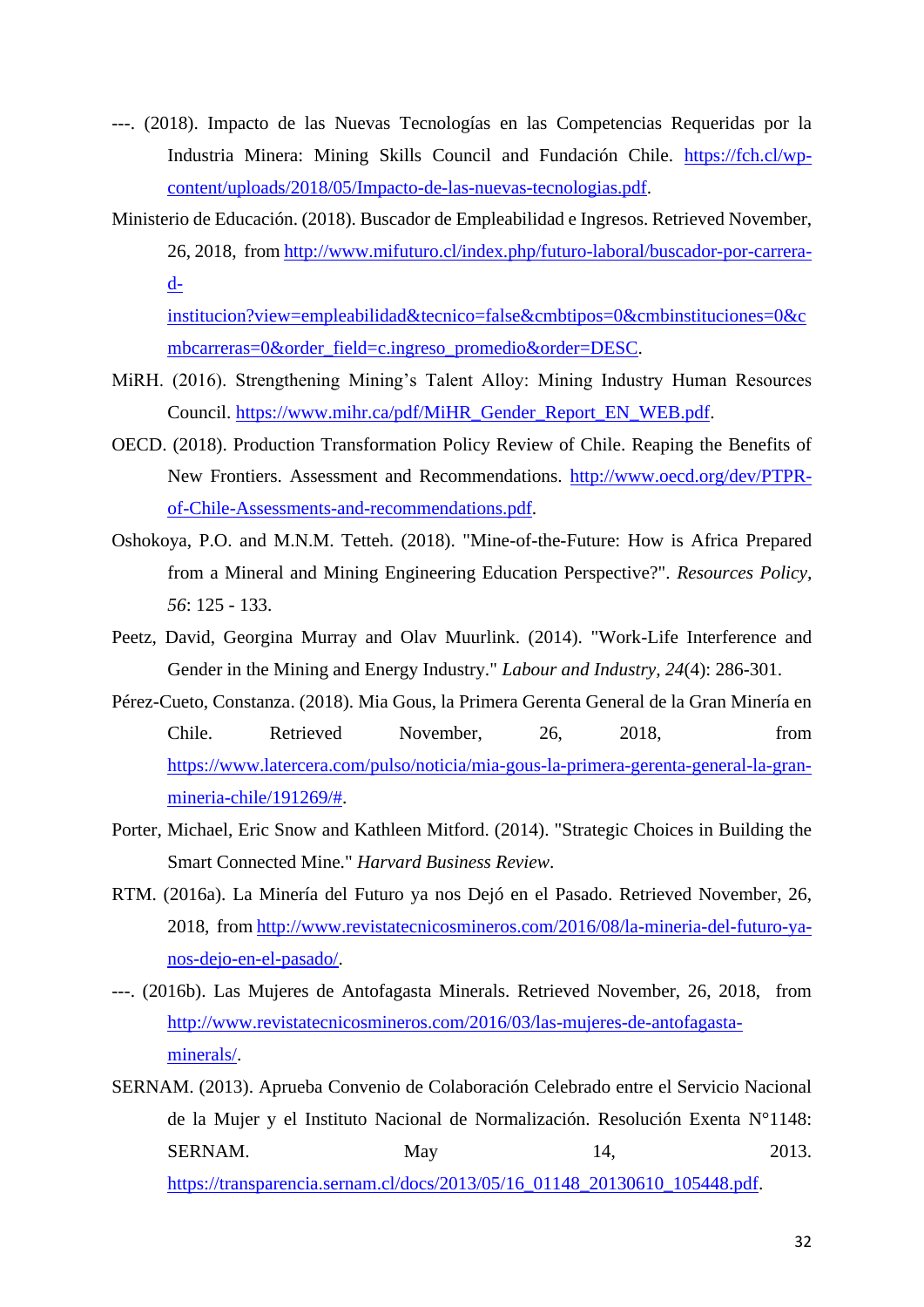- Simich, Elyse. (2017). New Courses Prepare Youth for the Jobs of the Future. Retrieved November, 16, 2018, from [https://wamnetwork.com.au/news/new-courses-prepare](https://wamnetwork.com.au/news/new-courses-prepare-youth-jobs-future/)[youth-jobs-future/.](https://wamnetwork.com.au/news/new-courses-prepare-youth-jobs-future/)
- Sroet, Gijsbert, Daryl B O'Connor, Mark T Conner, and Keith R Laws. (2013). "Are Women Better than Men at Multitasking?". *BMC Psychology 1*(1): 18.
- Stefanovic, Ana F. and Manuela Saavedra Alvayay. (2016). Las Mujeres en el Sector Minero de Chile: CEPAL.
- Treanor, Jill and Rob Davies. (2016). BHP Billiton aims for 50% Female Workforce by 2025. *BHP* Retrieved November, 26, 2018, from [https://www.theguardian.com/business/2016/oct/19/bhp-billiton-aims-for-50-female](https://www.theguardian.com/business/2016/oct/19/bhp-billiton-aims-for-50-female-workforce-by-2025)[workforce-by-2025.](https://www.theguardian.com/business/2016/oct/19/bhp-billiton-aims-for-50-female-workforce-by-2025)
- Turner, Julian. (2018). Mind the Gap: Training Mining Workers for a Digital Future. *Analysis* Retrieved November, 16, 2018, from [https://www.mining](https://www.mining-technology.com/features/mind-gap-training-mining-workers-digital-future/)[technology.com/features/mind-gap-training-mining-workers-digital-future/.](https://www.mining-technology.com/features/mind-gap-training-mining-workers-digital-future/)
- UIS.Stat. (2018). Percentage of Tertiary Graduates. In Unesco Institute for Statistics (Ed.). [http://data.uis.unesco.org/.](http://data.uis.unesco.org/)
- UN Comtrade. (2018). UN Comtrade Database. Retrieved November, 28, 2018, from [http://comtrade.un.org/.](http://comtrade.un.org/)
- UNCTAD. (2018). Chapter II. The Shifting Contours of Trade under Hyperglobalization, pp. 46. [https://unctad.org/en/PublicationChapters/tdr2018ch2\\_en.pdf](https://unctad.org/en/PublicationChapters/tdr2018ch2_en.pdf)
- UTA. (2017). Concurso de BHP Billiton para Mujeres Profesionales. Retrieved November, 26, 2018, from [https://www.uta.cl/concurso-de-bhp-billiton-para-mujeres](https://www.uta.cl/concurso-de-bhp-billiton-para-mujeres-profesionales/web/2017-03-14/121721.html)[profesionales/web/2017-03-14/121721.html.](https://www.uta.cl/concurso-de-bhp-billiton-para-mujeres-profesionales/web/2017-03-14/121721.html)
- Vantaz. (2018). Análisis de Encuesta. Mujeres en la Industria Minera.: Vantaz. [http://vantaz.com/wp-content/uploads/2018/10/Women-in-mining-1.pdf.](http://vantaz.com/wp-content/uploads/2018/10/Women-in-mining-1.pdf)
- WEF. (2017a). Accelerating Gender Parity in the Fourth Industrial Revolution. An Agenda for Leaders to Shape the Future of Education, Gender and Work: World Economic Forum. [https://www.weforum.org/whitepapers/accelerating-gender-parity-in-the-fourth](https://www.weforum.org/whitepapers/accelerating-gender-parity-in-the-fourth-industrial-revolution)[industrial-revolution.](https://www.weforum.org/whitepapers/accelerating-gender-parity-in-the-fourth-industrial-revolution)
- ---. (2017b). Digital Transformation Initiative. Mining and Metals Industry: World Economic Forum and Accenture. https://www.accenture.com/t20170116T084456 w /us[en/\\_acnmedia/Accenture/Conversion-Assets/WEF/PDF/Accenture-Mining-And-](https://www.accenture.com/t20170116T084456__w__/us-en/_acnmedia/Accenture/Conversion-Assets/WEF/PDF/Accenture-Mining-And-Metals-Industry.pdf)[Metals-Industry.pdf.](https://www.accenture.com/t20170116T084456__w__/us-en/_acnmedia/Accenture/Conversion-Assets/WEF/PDF/Accenture-Mining-And-Metals-Industry.pdf)